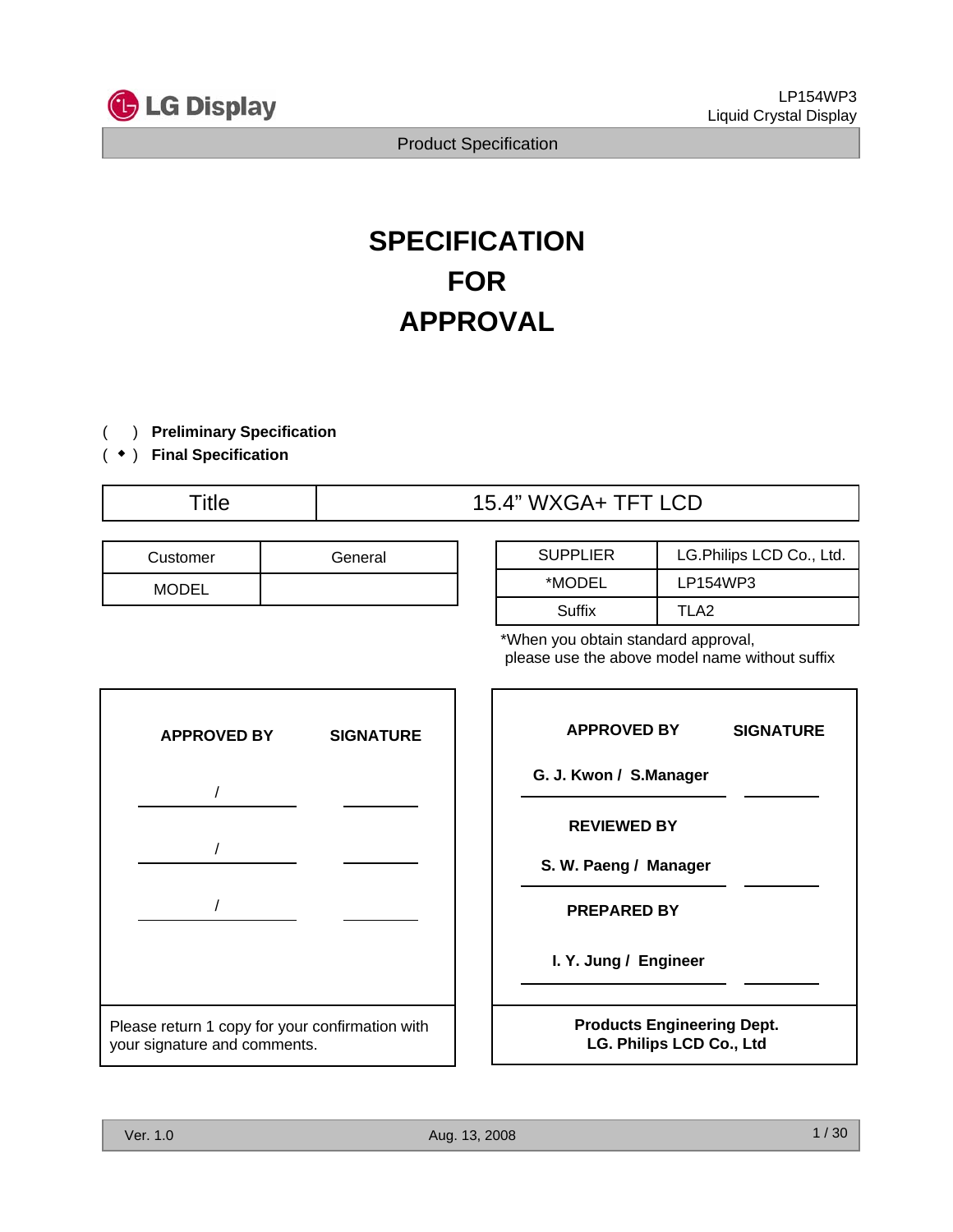

# **Contents**

| <b>No</b> | <b>ITEM</b>                                               | Page |
|-----------|-----------------------------------------------------------|------|
|           | <b>COVER</b>                                              | 1    |
|           | <b>CONTENTS</b>                                           | 2    |
|           | <b>RECORD OF REVISIONS</b>                                | 3    |
| 1         | <b>GENERAL DESCRIPTION</b>                                | 4    |
| 2         | ABSOLUTE MAXIMUM RATINGS                                  | 5    |
| 3         | ELECTRICAL SPECIFICATIONS                                 |      |
| $3 - 1$   | ELECTRICAL CHARACTREISTICS                                | 6    |
| $3 - 2$   | <b>INTERFACE CONNECTIONS</b>                              | 7    |
| $3-3$     | LVDS SIGNAL TIMING SPECIFICATIONS                         | 9    |
| $3 - 4$   | SIGNAL TIMING SPECIFICATIONS                              | 11   |
| $3-5$     | SIGNAL TIMING WAVEFORMS                                   | 11   |
| $3-6$     | <b>COLOR INPUT DATA REFERNECE</b>                         | 12   |
| $3 - 7$   | <b>POWER SEQUENCE</b>                                     | 13   |
| 4         | <b>OPTICAL SFECIFICATIONS</b>                             | 14   |
| 5         | MECHANICAL CHARACTERISTICS                                | 19   |
| 6         | <b>RELIABLITY</b>                                         | 23   |
| 7         | INTERNATIONAL STANDARDS                                   |      |
| $7 - 1$   | <b>SAFETY</b>                                             | 24   |
| $7 - 2$   | <b>EMC</b>                                                | 24   |
| 8         | <b>PACKING</b>                                            |      |
| $8 - 1$   | DESIGNATION OF LOT MARK                                   | 25   |
| $8 - 2$   | PACKING FORM                                              | 25   |
| 9         | <b>PRECAUTIONS</b>                                        | 26   |
| Α         | APPENDIX A. Enhanced Extended Display Identification Data | 28   |
|           |                                                           |      |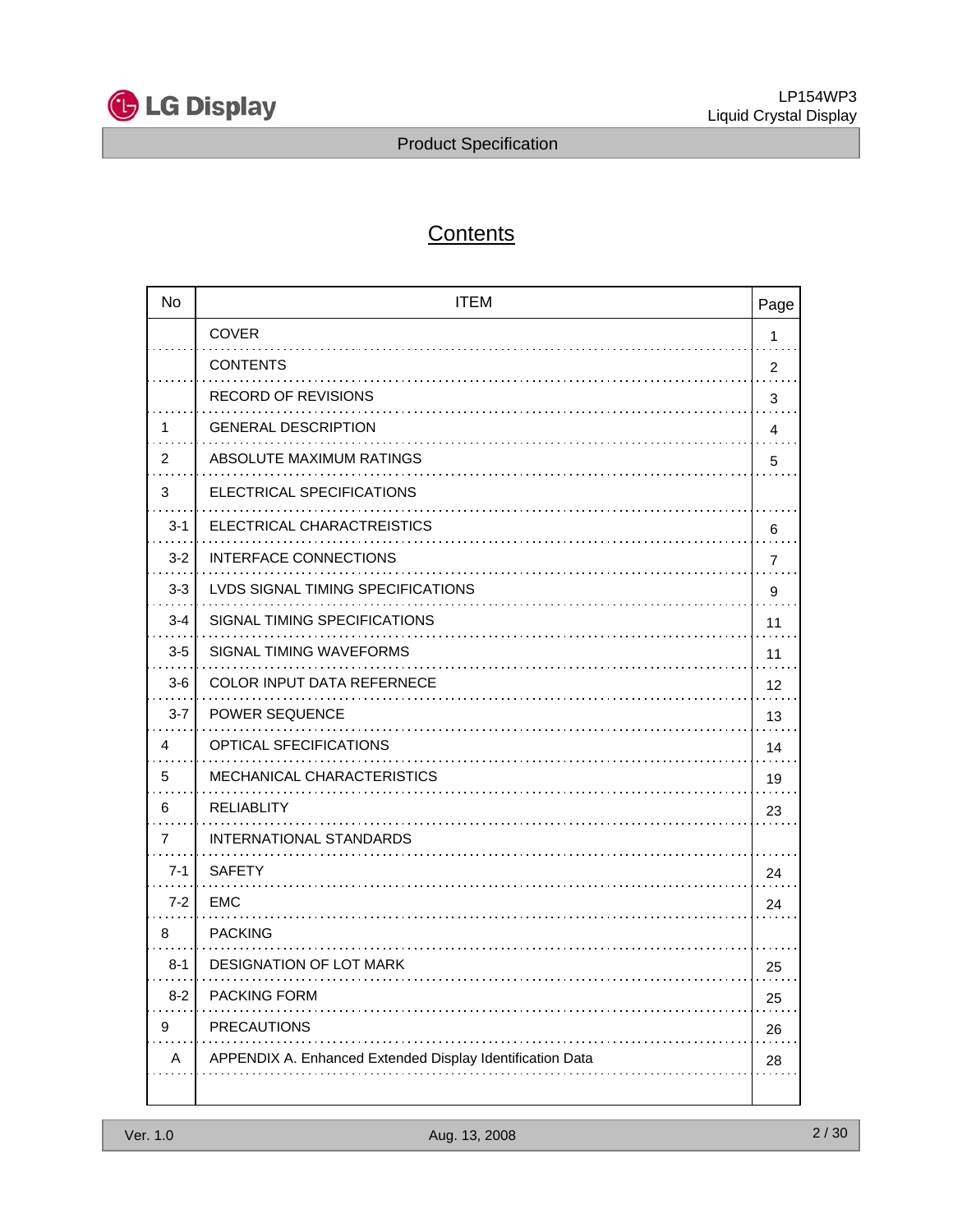

### **RECORD OF REVISIONS**

|         | Revision No Revision Date | Page | EDID<br>Description        |         |
|---------|---------------------------|------|----------------------------|---------|
| $1.0\,$ | Aug. 13. 2008             | ÷,   | <b>Final Specification</b> | $1.0\,$ |
|         |                           |      |                            |         |
|         |                           |      |                            |         |
|         |                           |      |                            |         |
|         |                           |      |                            |         |
|         |                           |      |                            |         |
|         |                           |      |                            |         |
|         |                           |      |                            |         |
|         |                           |      |                            |         |
|         |                           |      |                            |         |
|         |                           |      |                            |         |
|         |                           |      |                            |         |
|         |                           |      |                            |         |
|         |                           |      |                            |         |
|         |                           |      |                            |         |
|         |                           |      |                            |         |
|         |                           |      |                            |         |
|         |                           |      |                            |         |
|         |                           |      |                            |         |
|         |                           |      |                            |         |
|         |                           |      |                            |         |
|         |                           |      |                            |         |
|         |                           |      |                            |         |
|         |                           |      |                            |         |
|         |                           |      |                            |         |
|         |                           |      |                            |         |
|         |                           |      |                            |         |
|         |                           |      |                            |         |
|         |                           |      |                            |         |
|         |                           |      |                            |         |
|         |                           |      |                            |         |
|         |                           |      |                            |         |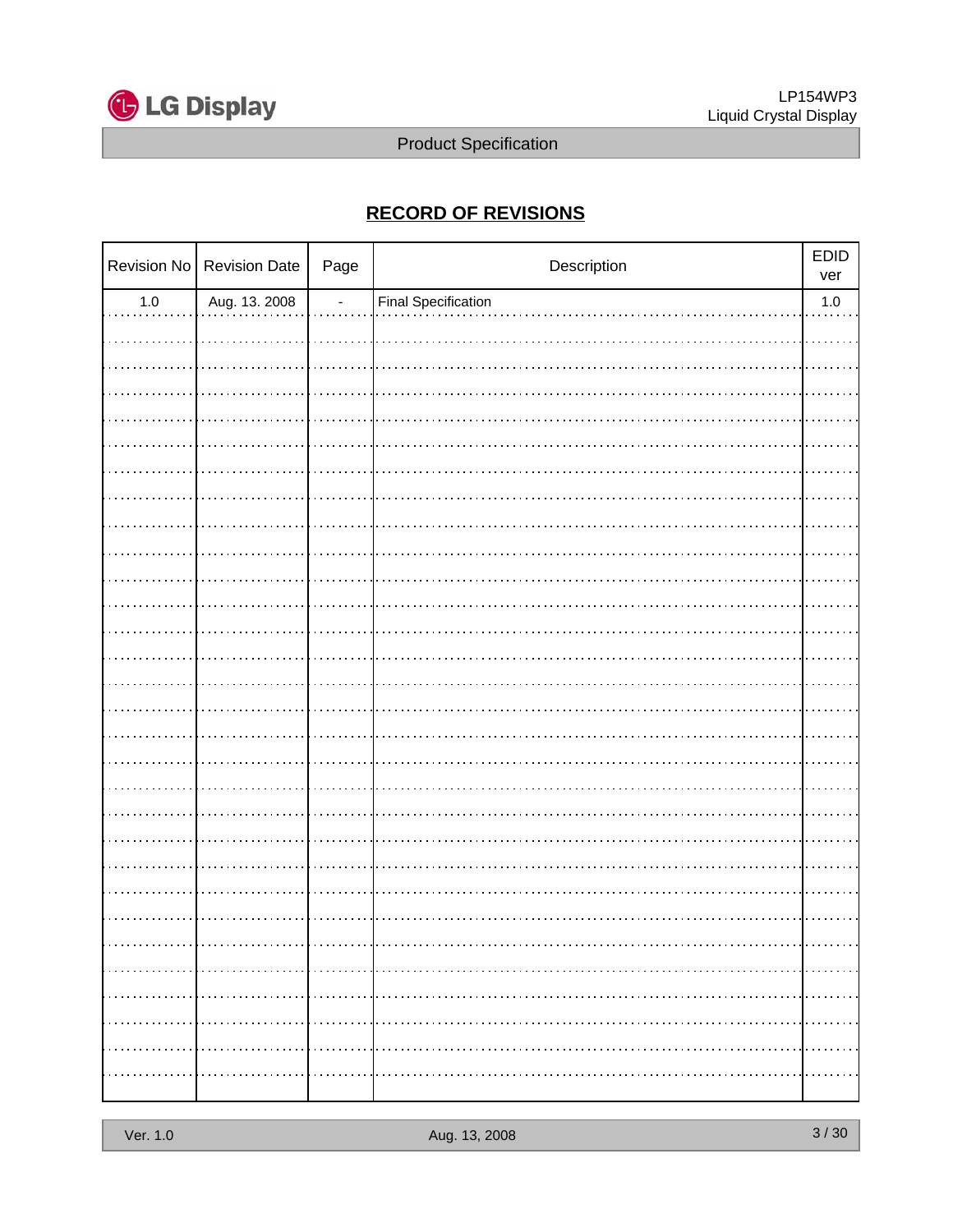

### **1. General Description**

The LP154WP3 is a Color Active Matrix Liquid Crystal Display with an integral LED backlight system. The matrix employs a-Si Thin Film Transistor as the active element. It is a transmissive type display operating in the normally white mode. This TFT-LCD has 15.4 inches diagonally measured active display area with WXGA+ resolution(1440 horizontal by 900 vertical pixel array). Each pixel is divided into Red, Green and Blue sub-pixels or dots which are arranged in vertical stripes. Gray scale or the brightness of the sub-pixel color is determined with a 6-bit gray scale signal for each dot, thus, presenting a palette of more than 262,144 colors.

The LP154WP3 has been designed to apply the interface method that enables low power, high speed, low EMI.

The LP154WP3 is intended to support applications where thin thickness, low power are critical factors and graphic displays are important. In combination with the vertical arrangement of the sub-pixels, the LP154WP3 characteristics provide an excellent flat display for office automation products such as Notebook PC.



### **General Features**

| Active Screen Size            | 15.4 inches diagonal                                                        |
|-------------------------------|-----------------------------------------------------------------------------|
| Outline Dimension             | $342.85(H) \times 220.84(V) \times 4.03(D, Max.)$ mm                        |
| Pixel Pitch                   | $0.2301$ mm $\times$ 0.2301 mm                                              |
| <b>Pixel Format</b>           | 1440 horiz. by 900 vert. Pixels RGB strip arrangement                       |
| Color Depth                   | 6-bit. 262.144 colors                                                       |
| Luminance, White              | 330 cd/m <sup>2</sup> (Typ., $@I_{LED} = 18mA$ ), 160 points Average        |
| <b>Power Consumption</b>      | Total 4.66 Watt @ LCM circuit 1.1 Watt (Typ. Mosaic pattern), B/L 3.56 Watt |
| Weight                        | 450g (Max.)                                                                 |
| <b>Display Operating Mode</b> | Transmissive mode, normally white                                           |
| <b>Surface Treatment</b>      | Hard coating (glare) & Anti-Reflection treatment of the Front polarizer     |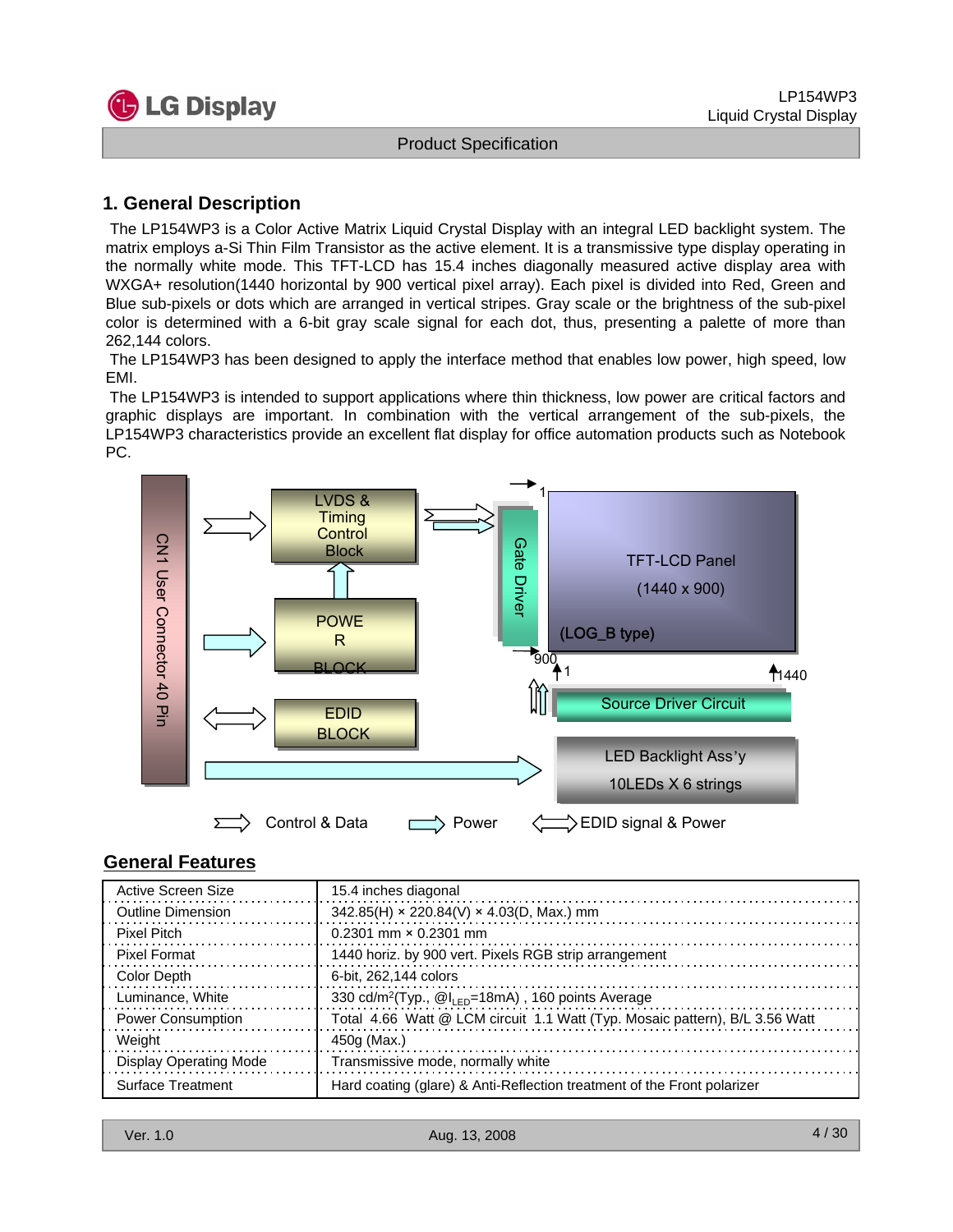

### **2. Absolute Maximum Ratings**

The following are maximum values which, if exceeded, may cause faulty operation or damage to the unit.

| Parameter                         | Symbol      |        | Values | Units | <b>Notes</b>            |  |
|-----------------------------------|-------------|--------|--------|-------|-------------------------|--|
|                                   |             | Min    | Max    |       |                         |  |
| Power Input Voltage               | VCC         | $-0.3$ | 4.0    | Vdc   | at $25 \pm 5^{\circ}$ C |  |
| <b>Operating Temperature</b>      | TOP         |        | 50     | ∘∩    |                         |  |
| Storage Temperature               | <b>H</b> st | $-20$  | 60     | ം     |                         |  |
| <b>Operating Ambient Humidity</b> | <b>HOP</b>  | 10     | 90     | %RH   |                         |  |
| <b>Storage Humidity</b>           | <b>H</b> st | 10     | 90     | %RH   |                         |  |

### **Table 1. ABSOLUTE MAXIMUM RATINGS**

Note : 1. Temperature and relative humidity range are shown in the figure below. Wet bulb temperature should be 39°C Max, and no condensation of water.



**Dry Bulb Temperature [**℃**]**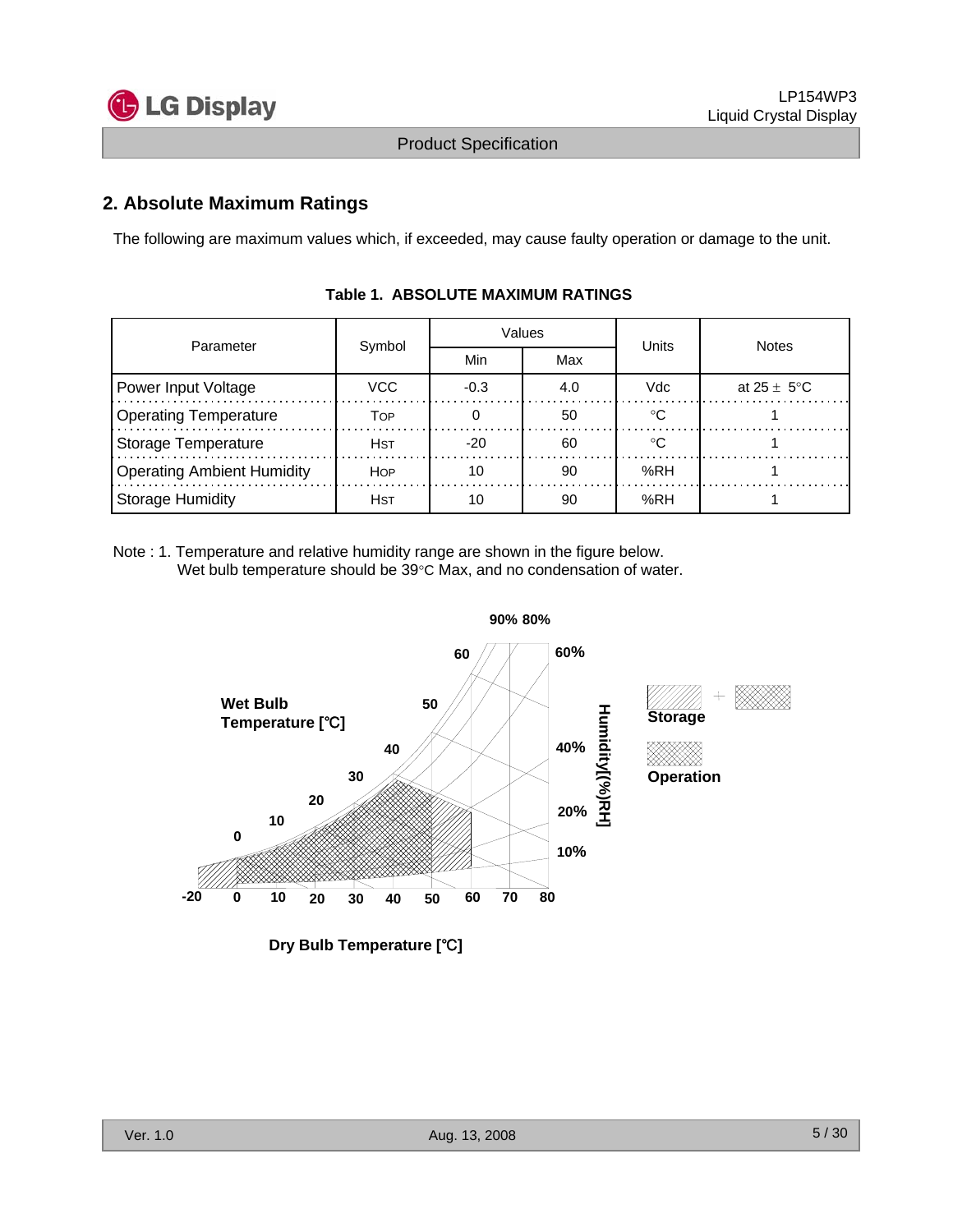

### **3. Electrical Specifications**

### **3-1. Electrical Characteristics**

The LP154WP3 requires two power inputs. One is employed to power the LCD electronics and to drive the TFT array and liquid crystal. The second input which powers the LED BL.

| Parameter                    |                  |              |        | Unit | <b>Notes</b> |               |   |
|------------------------------|------------------|--------------|--------|------|--------------|---------------|---|
|                              |                  | Symbol       | Min    | Typ  | Max          |               |   |
| MODULE:                      |                  |              |        |      |              |               |   |
| Power Supply Input Voltage   |                  | <b>VCC</b>   | 3.0    | 3.3  | 3.6          | $V_{DC}$      |   |
| Power Supply Input Current   | $I_{\rm CC}$     | Mosaic       |        | 335  | 380          | mA            |   |
|                              |                  | <b>Black</b> |        | 390  | 450          |               |   |
|                              |                  |              |        |      |              |               |   |
| <b>Power Consumption</b>     | Pc               |              |        | 1.1  | 1.25         | Watt          |   |
| Differential Impedance       |                  | Zm           | 90     | 100  | 110          | Ohm           | 2 |
| Inrush Current               | <b>RUSH</b>      |              |        |      | 1.5          | A             | 3 |
| LED Backlight :              |                  |              |        |      |              |               |   |
| <b>Operating Voltage</b>     | $V_{LED}$        |              |        | 33   |              | $\mathcal{U}$ |   |
| Operating Current per string | <sup>I</sup> LED |              |        | 18   |              | mA            | 4 |
| Power Consumption            | $P_{BL}$         |              |        | 3.56 |              | Watt          | 5 |
| Life Time                    |                  |              | 10,000 |      |              | Hrs           | 6 |

#### **Table 2. ELECTRICAL CHARACTERISTICS**

#### Note)

1. The specified current and power consumption are under the Vcc = 3.3V , 25℃, fv = 60Hz condition whereas Mosaic pattern is displayed and fv is the frame frequency.



- 2. This impedance value is needed to proper display and measured form LVDS Tx to the mating connector.
- 3. The inrush current is measured under a maximum or minimum Vcc in black pattern.
- 4. The typical operating current is for the typical surface luminance  $(L_{WH})$  in optical characteristics.  $I_{LED}$  is the current of each LEDs' string, LED backlight has 6 strings on it.
- 5. The LED power consumption shown above does not include power of external LED driver circuit for typical current condition.
- 6. The life time is determined as the time at which brightness of LED is 50% compare to that of initial value at the typical LED current.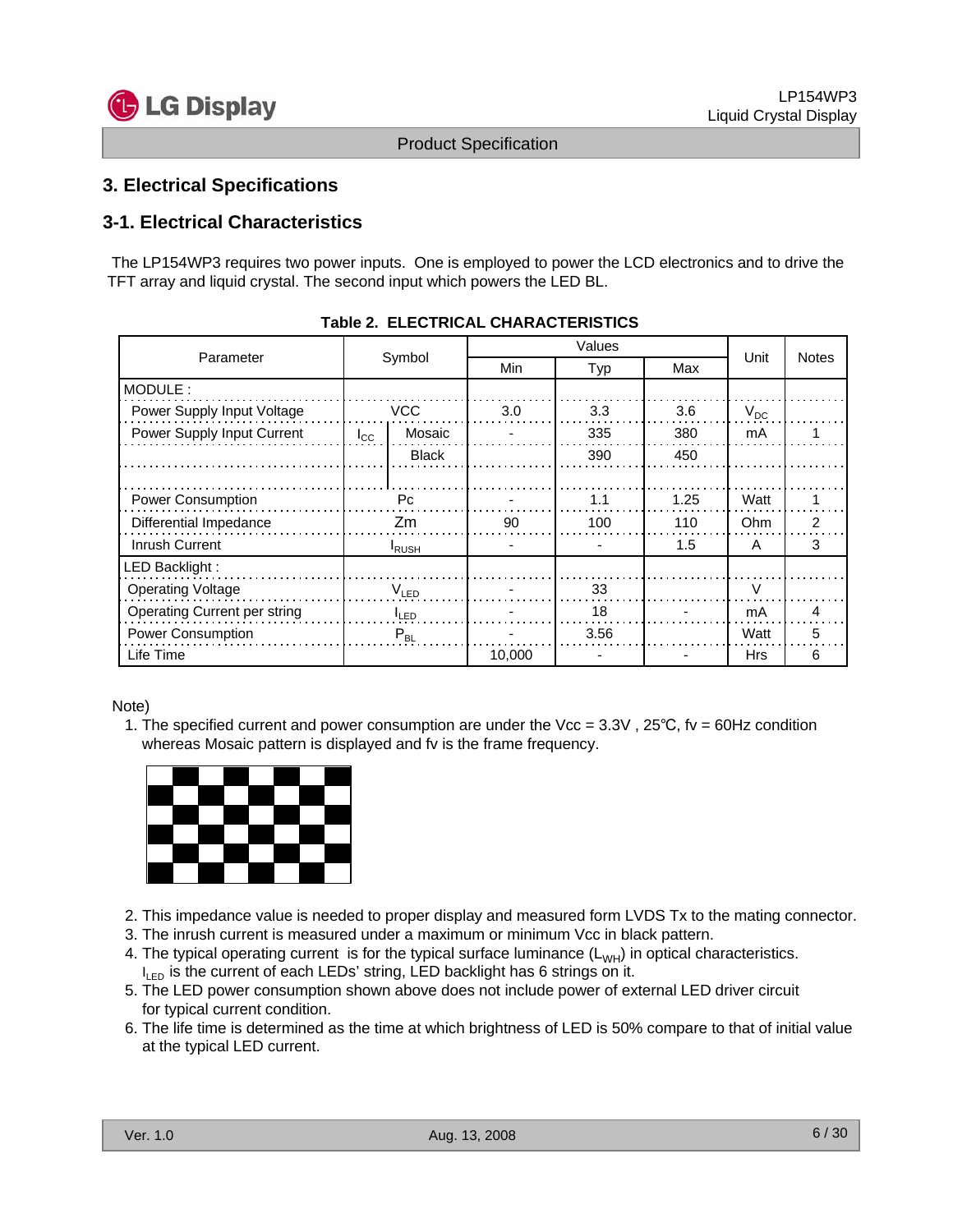

### **3-2. Interface Connections**

This LCD employs two interface connections, a 40 pin connector is used for the module electronics interface and the other connector is used for the integral backlight system.

The electronics interface connector is a model 20474-040E-12 manufactured by I-PEX.

#### **Table 3. MODULE CONNECTOR PIN CONFIGURATION (CN1)**

| Pin | Symbol            | Description                           | <b>Notes</b>                                 |
|-----|-------------------|---------------------------------------|----------------------------------------------|
| 1   | GND               | Ground                                | [LVDS Receiver]                              |
| 2   | VCC               | Power Supply, 3.3V Typ.               | Magna chip, D10D40T642L                      |
| 3   | VCC               | Power Supply, 3.3V Typ.               | [Connector]                                  |
| 4   | V EEDID           | DDC 3.3V power                        | 20474-040E-12(I-PEX), 40pin                  |
| 5   | Vsync             | Vsync (GSP)                           | [Connector pin arrangement]<br>LCD rear view |
| 6   | CIK EEDID         | <b>DDC Clock</b>                      |                                              |
| 7   | DATA EEDID        | DDC Data                              |                                              |
| 8   | RA1-              | Negative LVDS differential data input | 40                                           |
| 9   | RA1+              | Positive LVDS differential data input |                                              |
| 10  | GND               | Ground                                |                                              |
| 11  | RB1-              | Negative LVDS differential data input |                                              |
| 12  | RB1+              | Positive LVDS differential data input |                                              |
| 13  | <b>GND</b>        | Ground                                |                                              |
| 14  | <b>RC1-</b>       | Negative LVDS differential data input |                                              |
| 15  | <b>RC1+</b>       | Positive LVDS differential data input |                                              |
| 16  | GND               | Ground                                |                                              |
| 17  | RCLK1-            | Negative LVDS differential data input |                                              |
| 18  | RCLK1+            | Positive LVDS differential data input |                                              |
| 19  | GND               | Ground                                |                                              |
| 20  | RA2-              | Negative LVDS differential data input |                                              |
| 21  | <b>RA2+</b>       | Positive LVDS differential data input |                                              |
| 22  | <b>GND</b>        | Ground                                |                                              |
| 23  | RB <sub>2</sub> - | Negative LVDS differential data input |                                              |
| 24  | RB2+              | Positive LVDS differential data input |                                              |
| 25  | <b>GND</b>        | Ground                                |                                              |
| 26  | RC2-              | Negative LVDS differential data input |                                              |
| 27  | RC2+              | Positive LVDS differential data input |                                              |
| 28  | GND               | Ground                                |                                              |
| 29  | RCLK2-            | Negative LVDS differential data input |                                              |
| 30  | RCLK2+            | Positive LVDS differential data input |                                              |
| 31  | Vdc1              | LED Cathode (Negative)                |                                              |
| 32  | Vdc2              | LED Cathode (Negative)                |                                              |
| 33  | Vdc3              | LED Cathode (Negative)                |                                              |
| 34  | Vdc4              | LED Cathode (Negative)<br>.           |                                              |
| 35  | Vdc5              | LED Cathode (Negative)                |                                              |
| 36  | Vdc6              | LED Cathode (Negative)                |                                              |
| 37  | <b>NC</b>         | No Connection                         |                                              |
| 38  | Vdc(123456)       | LED Anode (Positive)                  |                                              |
| 39  | Vdc(123456)       | LED Anode (Positive)                  |                                              |
| 40  | Vdc(123456)       | LED Anode (Positive)                  |                                              |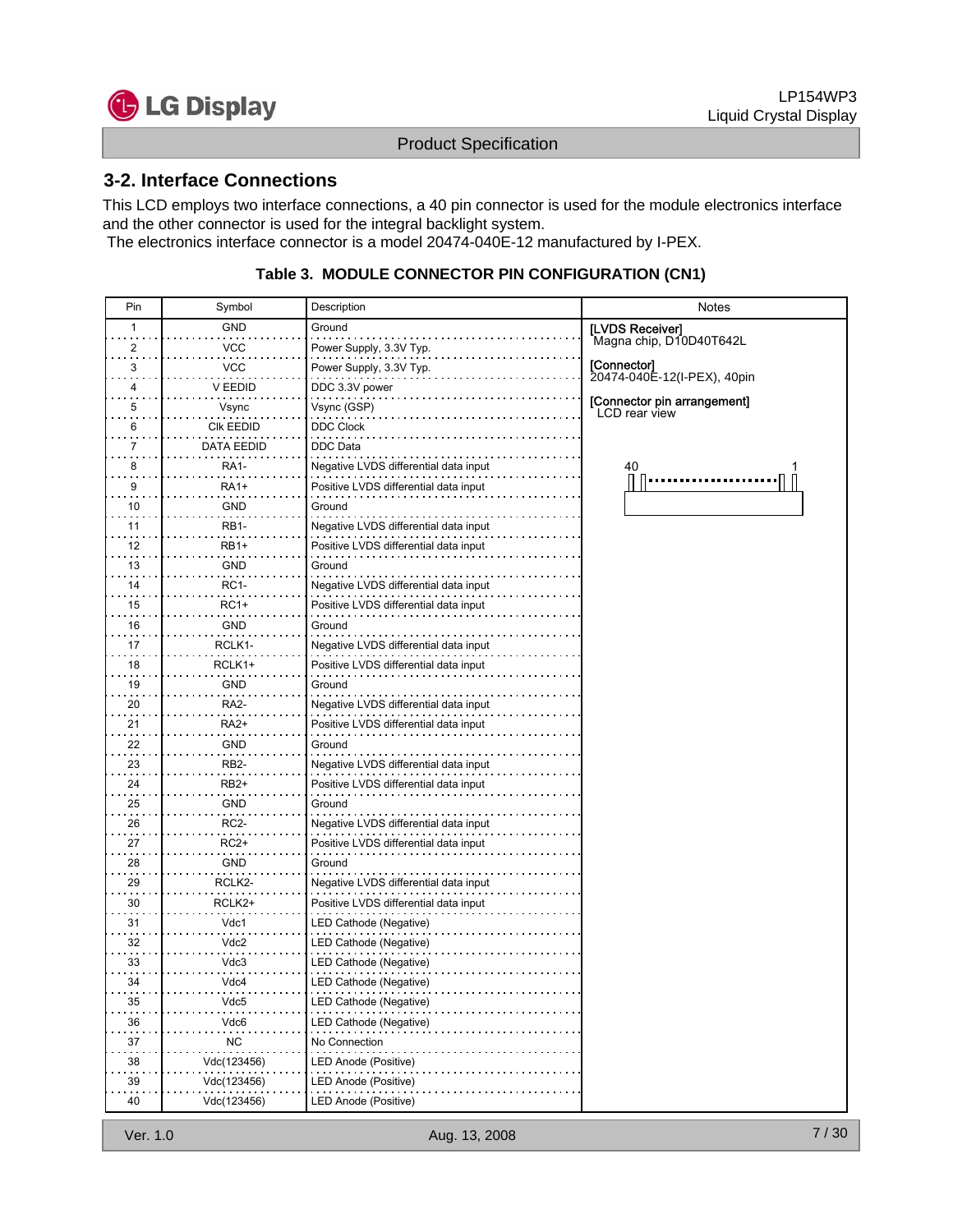

### **Table 4. BACKLIGHT CONNECTOR PIN CONFIGURATION (CN2)**

The LED backlight connector is a model TF12-9S-0.5H, manufactured by Hirose.

| Pin | Symbol           | Description            | <b>Notes</b> |
|-----|------------------|------------------------|--------------|
|     | Vdc(1,2,3,4,5,6) | LED Anode(Positive)    |              |
| 2   | Vdc(1,2,3,4,5,6) | LED Anode(Positive)    |              |
| 3   | NC.              | No Connection          |              |
|     | Vdc1             | LED Cathode (Negative) |              |
| 5   | Vdc <sub>5</sub> | LED Cathode (Negative) |              |
| 6   | Vdc3             | LED Cathode (Negative) |              |
|     | Vdc4             | LED Cathode (Negative) |              |
| 8   | Vdc <sub>5</sub> | LED Cathode (Negative) |              |
| 9   | Vdc6             | LED Cathode (Negative) |              |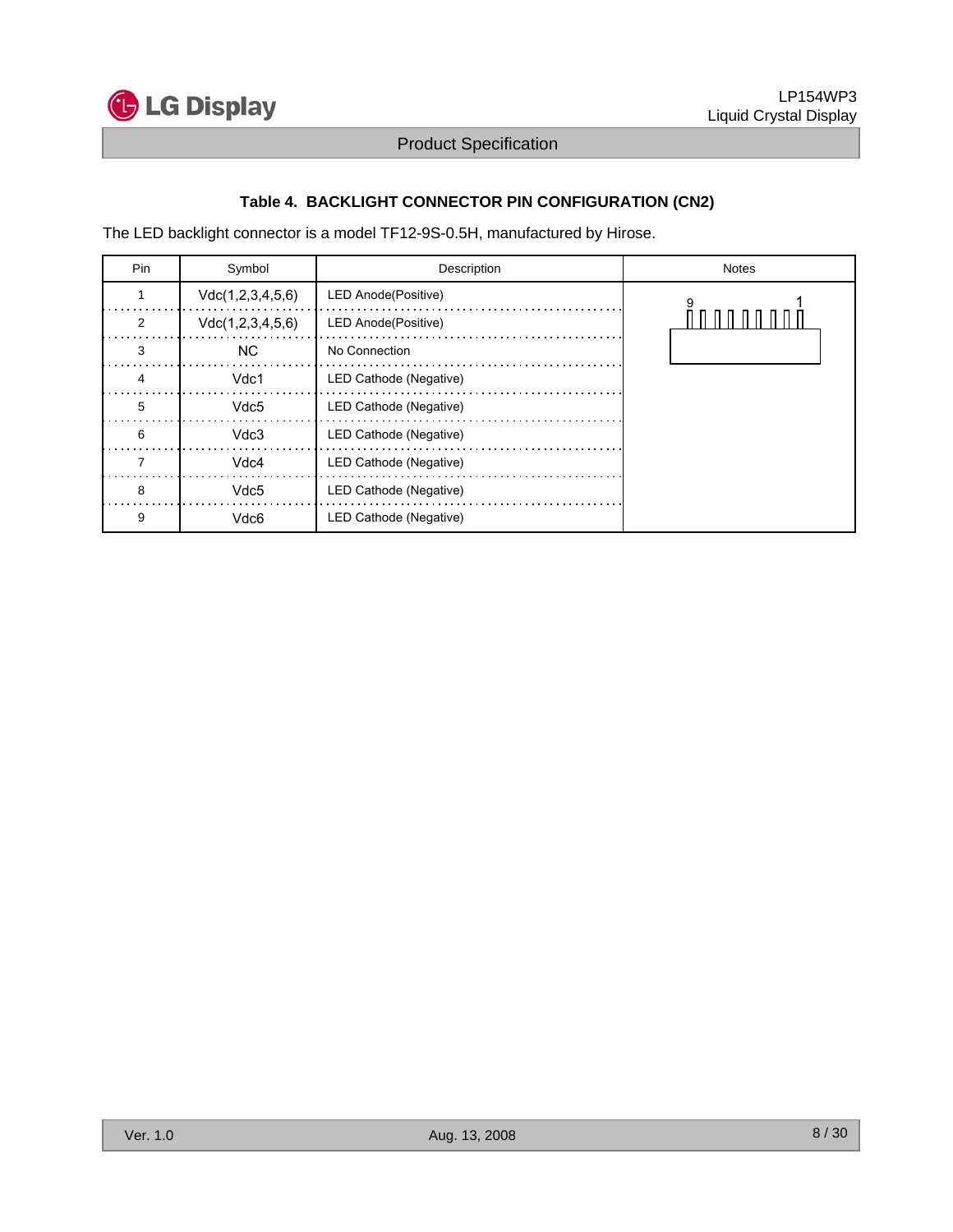

# **3-3. LVDS Signal Timing Specifications**

### **3-3-1. DC Specification**



| Description                      | Symb<br>οl      | Min | Max | Unit | <b>Notes</b>    |
|----------------------------------|-----------------|-----|-----|------|-----------------|
| <b>LVDS Differential Voltage</b> | $ V_{ID} $      | 400 | 600 | mV   |                 |
| LVDS Common mode Voltage         | $V_{CM}$        | 0.6 | 1.8 |      |                 |
| LVDS Input Voltage Range         | $V_{\text{IN}}$ | 0.3 | 2.1 |      | V <sub>ID</sub> |

## **3-3-2. AC Specification**

 $LVDS +$ 



|                                                           |                      |        | ₩      | <b>VCM</b>                                                       | <del>ILV</del> UJ<br>ਚਦਮ    |
|-----------------------------------------------------------|----------------------|--------|--------|------------------------------------------------------------------|-----------------------------|
| <b>Description</b>                                        | Symbol               | , Min  | Max    | Unit                                                             | <b>Notes</b>                |
| LVDS Clock to Data Skew Margin                            | t <sub>SKEW</sub>    | $-400$ | $+400$ | ps                                                               | $85MHz > Fclk \ge$<br>65MHz |
|                                                           | t <sub>SKEW</sub>    | $-600$ | $+600$ | $65MHz > Fclk \ge$<br>ps<br>25MHz<br>$\mathsf{T}_{\mathsf{clk}}$ |                             |
| LVDS Clock to Clock Skew Margin (Even<br>to Odd)          | <sup>L</sup> SKEW EO | $-1/7$ | $+1/7$ |                                                                  |                             |
| Maximum deviation<br>of input clock frequency during SSC  | $F_{DEV}$            |        | ± 3    | $\%$                                                             |                             |
| Maximum modulation frequency<br>of input clock during SSC | $F_{MOD}$            |        | 200    | <b>KHz</b>                                                       |                             |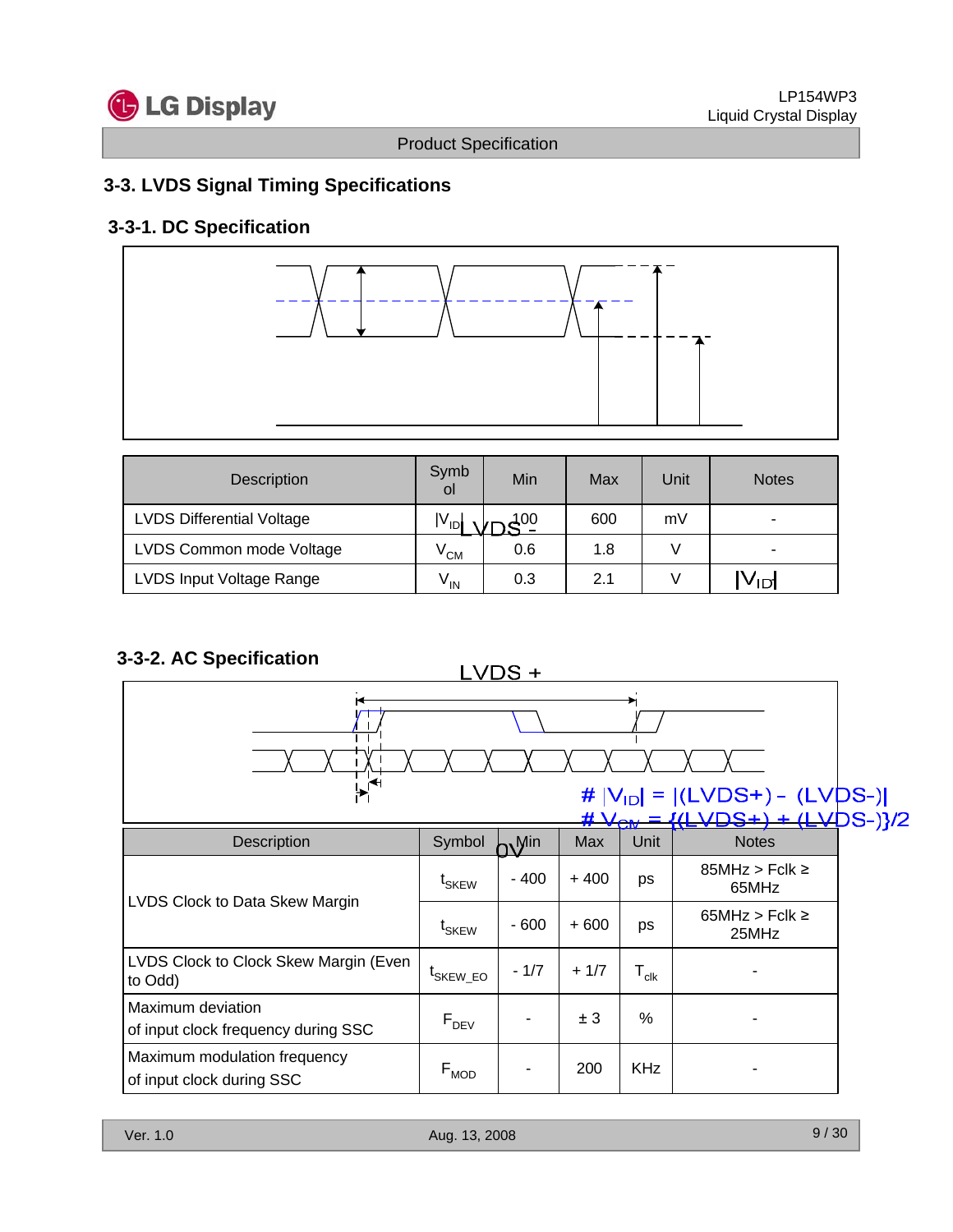

 $T_{\text{clk}}$ 



< Clock skew margin between channel > t<sub>SKEW\_EO</sub>



< Spread Spectrum >

### **3-3-3. Data Format** □ LVDS 2 Port



< LVDS Data Format >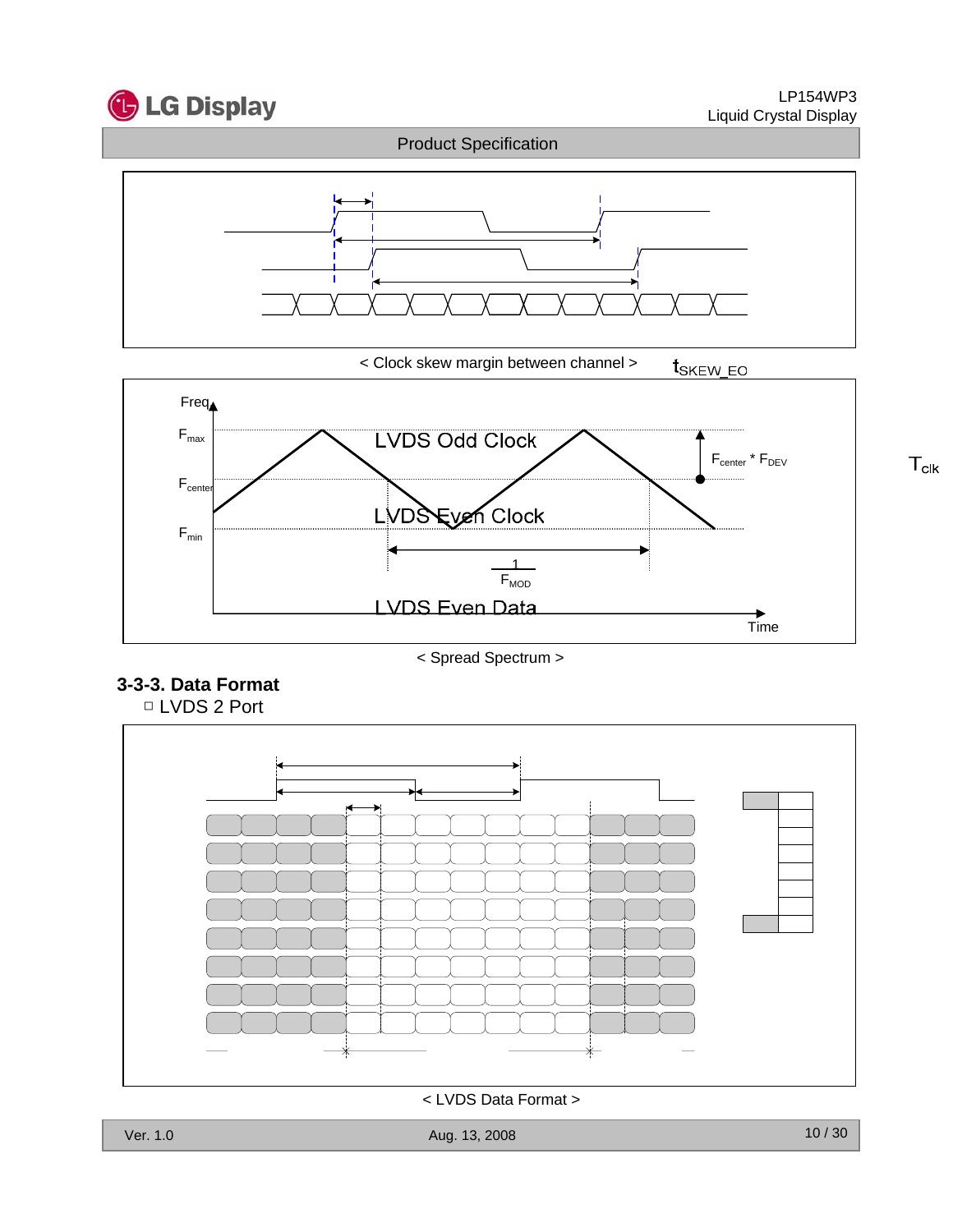

### **3-4. Signal Timing Specifications**

This is the signal timing required at the input of the User connector. All of the interface signal timing should be satisfied with the following specifications and specifications of LVDS Tx/Rx for its proper operation.

| <b>ITEM</b>    | Symbol                    |                                        | Min.                     | Typ.   | Max.                     | Unit       | <b>Note</b> |
|----------------|---------------------------|----------------------------------------|--------------------------|--------|--------------------------|------------|-------------|
| <b>DCLK</b>    | Frequency                 | $f_{CLK}$                              | $\overline{\phantom{a}}$ | 88.750 | $\overline{\phantom{a}}$ | <b>MHz</b> |             |
| Hsync          | Active                    | tw <sub>HA</sub>                       | 1440                     | 1440   | 1440                     |            |             |
|                | Period                    | t <sub>нР</sub>                        | 1520                     | 1600   | 1680                     | tCLK       |             |
|                | <b>Width-Active</b>       | $t_{WH}$                               | 24                       | 32     | 40                       |            |             |
| Vsync          | Active                    | $\mathsf{tw}_{\mathsf{VA}}$            | 900                      | 900    | 900                      |            |             |
|                | Period                    |                                        | 911                      | 926    | 938                      | tHP        |             |
|                | <b>Width-Active</b>       | $t_{\text{wV}}$                        | $\overline{2}$           | 6      | 10 <sup>1</sup>          |            |             |
| Data<br>Enable | Horizontal back<br>porch  | t <sub>HBP</sub>                       | 48                       | 80     | 144                      | tCLK       |             |
|                | Horizontal front<br>porch | $\mathfrak{t}_{\mathsf{H}\mathsf{FP}}$ | 8                        | 48     | 56                       |            |             |
|                | Vertical back porch       | $\mathfrak{t}_{\mathsf{VBP}}$          | $\overline{7}$           | 17     | 23                       | tHP        |             |
|                | Vertical front porch      | $\mathfrak{t}_{\mathsf{VFP}}$          | $\overline{2}$           | 3      | 6                        |            |             |

#### **Table 5. TIMING TABLE**

## **3-5. Signal Timing Waveforms** Condition : V<sub>CC</sub> =3.3V

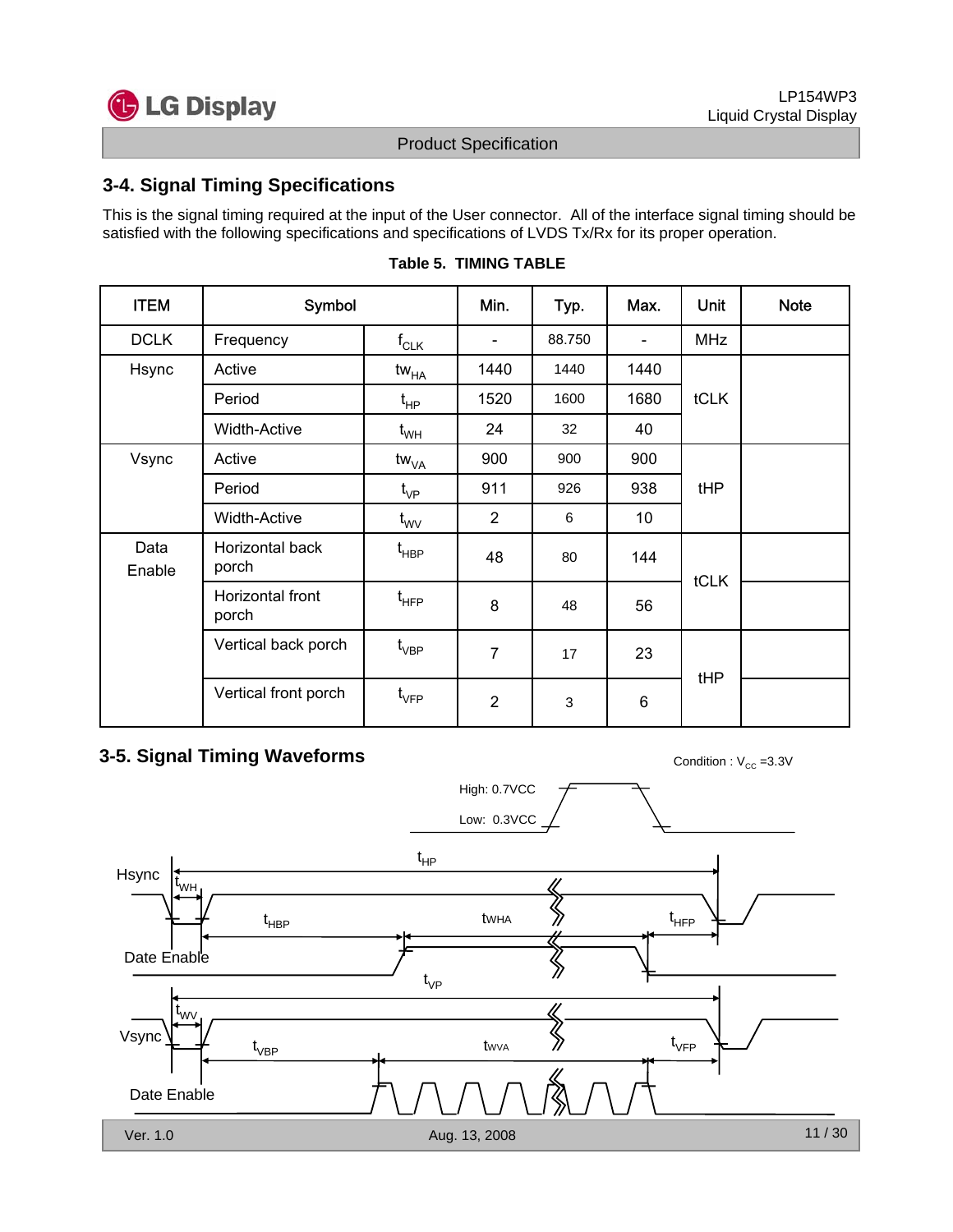

### **3-6. Color Input Data Reference**

The brightness of each primary color (red,green and blue) is based on the 6-bit gray scale data input for the color ; the higher the binary input, the brighter the color. The table below provides a reference for color versus data input.

|              |                   |              |              |              |                |              |                | Input Color Data |             |                |                |              |                |                |             |             |             |              |             |
|--------------|-------------------|--------------|--------------|--------------|----------------|--------------|----------------|------------------|-------------|----------------|----------------|--------------|----------------|----------------|-------------|-------------|-------------|--------------|-------------|
|              | Color             |              |              | <b>RED</b>   |                |              |                |                  |             |                | <b>GREEN</b>   |              |                |                |             |             | <b>BLUE</b> |              |             |
|              |                   | <b>MSB</b>   |              |              |                |              |                | LSB   MSB        |             |                |                |              | LSB   MSB      |                |             |             |             |              | <b>LSB</b>  |
|              |                   | <b>R5</b>    | <b>R4</b>    | <b>R3</b>    | R <sub>2</sub> | <b>R1</b>    | R <sub>0</sub> | G 5              | G 4         | G <sub>3</sub> | G <sub>2</sub> | G 1          | G <sub>0</sub> | <b>B</b> 5     | <b>B4</b>   | <b>B3</b>   | <b>B2</b>   | <b>B</b> 1   | <b>B</b> 0  |
|              | <b>Black</b>      | 0            | $\mathbf 0$  | 0            | $\mathbf 0$    | $\pmb{0}$    | 0              | $\mathbf 0$      | 0           | $\pmb{0}$      | $\mathsf 0$    | $\pmb{0}$    | $\mathbf 0$    | $\pmb{0}$      | 0           | 0           | $\mathbf 0$ | $\pmb{0}$    | $\mathbf 0$ |
|              | Red               | 1            | $\mathbf{1}$ | $\mathbf{1}$ | 1              | $\mathbf{1}$ | 1              | $\mathbf 0$      | $\mathbf 0$ | $\mathbf 0$    | 0              | $\mathbf 0$  | $\Omega$       | $\overline{0}$ | $\mathsf 0$ | 0           | 0           | $\mathbf 0$  | $\Omega$    |
|              | Green             | 0            | 0            | 0            | 0              | 0            | 0              | $\overline{11}$  | 1           | 1              | 1              | $\mathbf{1}$ |                | $\mathbf 0$    | 0           | 0           | 0           | $\mathbf 0$  | $\Omega$    |
| <b>Basic</b> | Blue              | 0            | 0            | 0            | 0              | 0            |                | 0 0              | 0           | $\mathbf 0$    | 0              | 0            | 0              | $\overline{1}$ | 1           | 1           | 1           | $\mathbf{1}$ | 1           |
| Color        | Cyan              | 0            | $\mathbf 0$  | 0            | 0              | 0            |                | $0$   1          | 1           | 1              | 1              | 1            | 1              | $\mathbf 1$    | 1           |             |             | 1            |             |
|              | Magenta           | 1            | 1            | 1            | 1              | $\mathbf{1}$ | 1              | 0                | 0           | 0              | 0              | 0            | 0              | $\overline{1}$ | 1           | 1           | 1           | 1            | 1           |
|              | Yellow            | 1            | 1            | $\mathbf{1}$ | 1              | $\mathbf{1}$ | 1              | 1                | 1           | $\mathbf{1}$   | 1              | $\mathbf{1}$ | 1              | $\overline{0}$ | 0           | 0           | 0           | $\pmb{0}$    | 0           |
|              | White             | 1            | 1            | 1            | 1              | 1            | 1              | 1                | 1           | 1              | 1              | $\mathbf{1}$ | 1              | $\mathbf{1}$   | 1           | 1           | 1           | $\mathbf{1}$ | 1           |
|              | <b>RED (00)</b>   | 0            | $\pmb{0}$    | 0            | 0              | $\pmb{0}$    |                | 010              | 0           | $\pmb{0}$      | $\mathsf 0$    | 0            | 0              | 0              | 0           | 0           | 0           | $\pmb{0}$    | $\mathbf 0$ |
|              | <b>RED (01)</b>   | 0            | $\mathbf 0$  | 0            | 0              | $\mathbf 0$  | 1              | 0                | 0           | $\mathbf 0$    | 0              | $\mathbf 0$  | $\Omega$       | $\overline{0}$ | 0           | 0           | 0           | $\mathbf 0$  | 0           |
| <b>RED</b>   | $\cdots$          |              |              |              |                |              |                |                  |             |                |                |              |                |                |             |             |             |              |             |
|              | <b>RED (62)</b>   | 1            | 1            | 1            | 1              | 1            | 0              | $\mathbf 0$      | 0           | $\pmb{0}$      | 0              | 0            | 0              | l 0            | 0           | 0           | 0           | 0            | 0           |
|              | <b>RED (63)</b>   | $\mathbf{1}$ | $\mathbf{1}$ | $\mathbf{1}$ | $\mathbf{1}$   | $\mathbf{1}$ | 1              | 0                | 0           | $\mathbf 0$    | $\mathbf 0$    | $\mathbf 0$  | $\mathbf 0$    | l o            | 0           | $\mathbf 0$ | 0           | $\mathbf 0$  | $\mathbf 0$ |
|              | <b>GREEN (00)</b> | $\pmb{0}$    | $\pmb{0}$    | 0            | $\mathbf 0$    | $\pmb{0}$    |                | 010              | 0           | $\pmb{0}$      | $\mathsf 0$    | $\mathbf 0$  | $\Omega$       | l o            | $\mathsf 0$ | 0           | 0           | $\pmb{0}$    | $\mathbf 0$ |
|              | <b>GREEN (01)</b> | 0            | $\mathbf 0$  | 0            | $\overline{0}$ | $\mathbf 0$  |                | 010              | 0           | $\mathbf 0$    | 0              | $\mathbf 0$  | 1              | $\mathbf 0$    | 0           | 0           | $\Omega$    | $\mathbf 0$  | 0           |
| <b>GREEN</b> |                   |              |              |              |                |              |                |                  |             |                |                |              |                |                |             |             |             |              |             |
|              | <b>GREEN (62)</b> | 0            | $\pmb{0}$    | 0            | 0              | 0            | 0              | 1                | 1           | 1              | 1              | $\mathbf{1}$ | $\Omega$       | $\mathbf 0$    | 0           | 0           | 0           | $\pmb{0}$    | 0           |
|              | <b>GREEN (63)</b> | $\mathbf 0$  | $\mathbf 0$  | 0            | $\mathbf 0$    | 0            |                | $0$  1           | 1           | 1              | 1              | 1            | 1              | $\overline{0}$ | 0           | 0           | 0           | $\pmb{0}$    | 0           |
|              | <b>BLUE (00)</b>  | $\mathsf 0$  | $\pmb{0}$    | 0            | $\mathbf 0$    | $\pmb{0}$    |                | 0 0              | 0           | $\pmb{0}$      | $\mathsf 0$    | $\mathbf 0$  | $\mathbf 0$    | $\overline{0}$ | 0           | 0           | 0           | $\pmb{0}$    | $\mathbf 0$ |
|              | <b>BLUE (01)</b>  | 0            | 0            | 0            | $\Omega$       | 0            |                | 010              | 0           | $\mathbf 0$    | 0              | 0            | 0              | $\mathbf 0$    | 0           | 0           | 0           | 0            | 1           |
| <b>BLUE</b>  | $\cdots$          |              |              |              |                |              |                |                  |             |                |                |              |                |                |             |             |             |              |             |
|              | <b>BLUE (62)</b>  | 0            | 0            | 0            | 0              | 0            | 0              | 0                | 0           | 0              | 0              | 0            | 0              | $\mathbf 1$    | 1           |             |             | 1            | 0           |
|              | <b>BLUE (63)</b>  | 0            | $\mathbf 0$  | 0            | 0              | 0            | $\circ$        | $\mathbf 0$      | 0           | 0              | 0              | 0            | 0              | $\vert$ 1      | 1           | 1           | 1           | 1            | 1           |

#### **Table 6. COLOR DATA REFERENCE**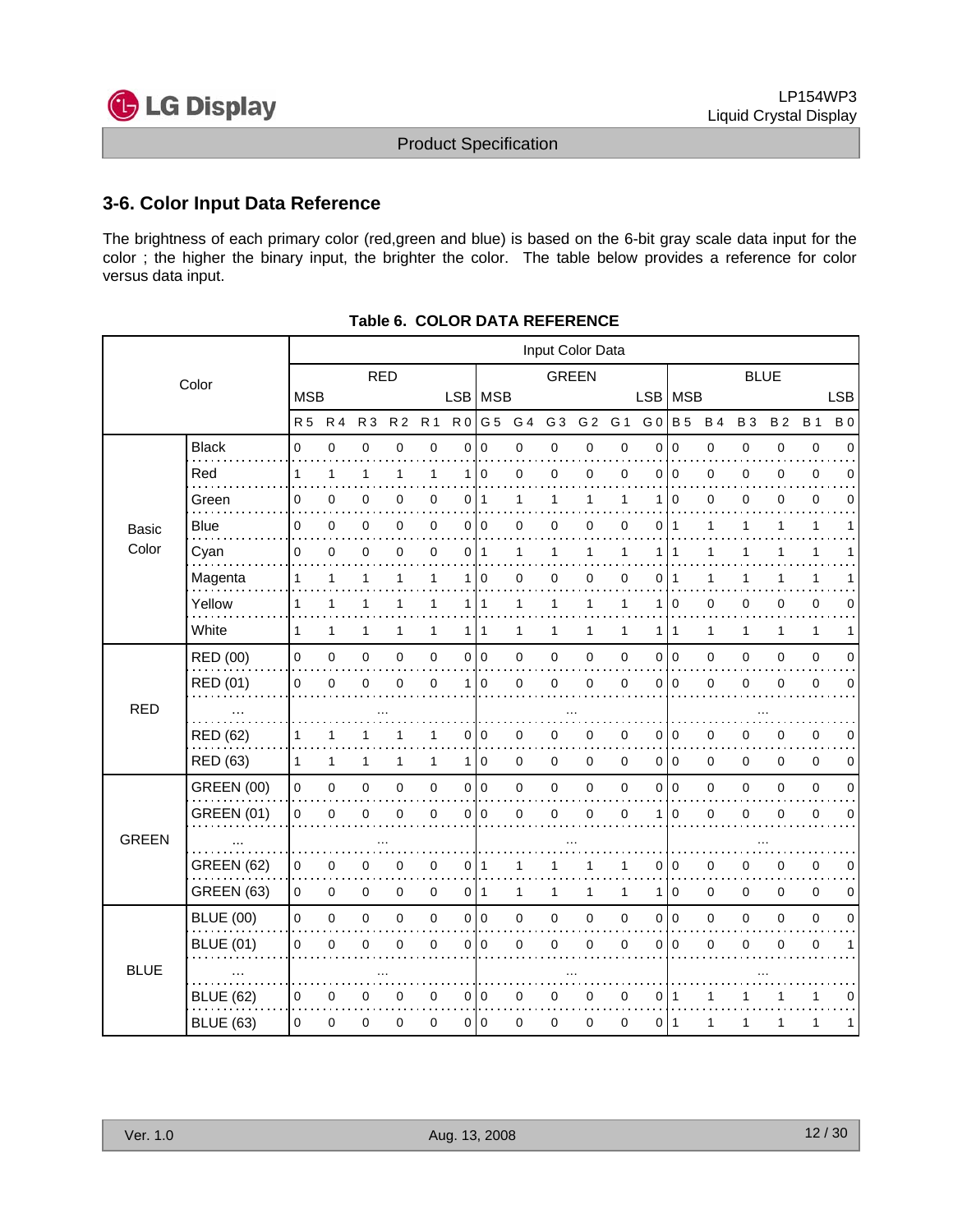

### **3-7. Power Sequence**



### **Table 7. POWER SEQUENCE TABLE**

| Parameter      |      | Value |      | Units |
|----------------|------|-------|------|-------|
|                | Min. | Typ.  | Max. |       |
| $T_1$          | ۰    | -     | 10   | (ms)  |
| T <sub>2</sub> | 0    |       | 50   | (ms)  |
| $T_3$          | 200  |       |      | (ms)  |
| T <sub>4</sub> | 200  |       |      | (ms)  |
| $T_5$          | 0    |       | 50   | (ms)  |
| $T_6$          | 0    |       | 10   | (ms)  |
| T <sub>7</sub> | 400  |       |      | (ms)  |

#### Note)

- 1. Valid Data is Data to meet "3-3. LVDS Signal Timing Specifications"
- 2. Please avoid floating state of interface signal at invalid period.
- 3. When the interface signal is invalid, be sure to pull down the power supply for LCD VCC to 0V.
- 4. Lamp power must be turn on after power supply for LCD and interface signal are valid.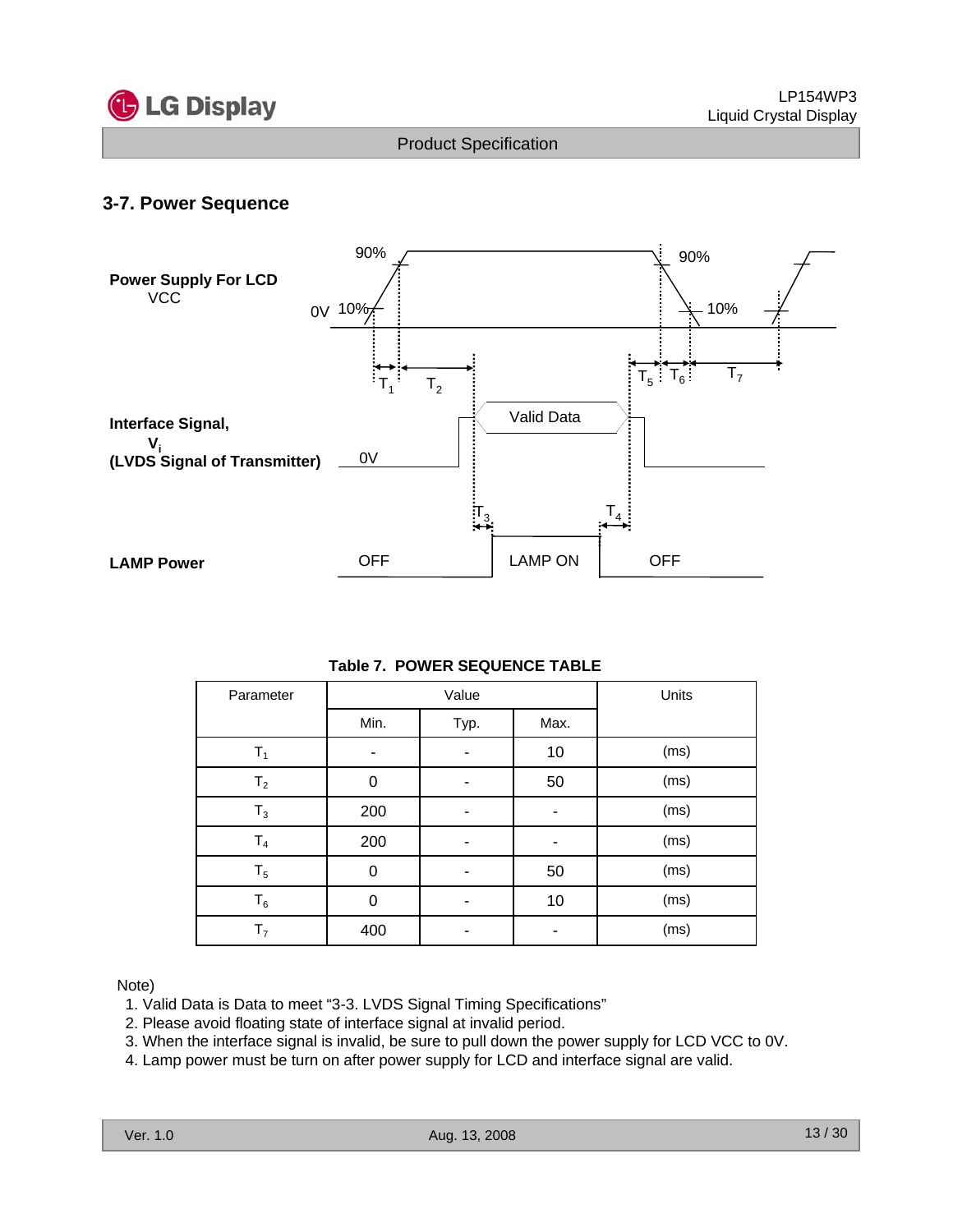

### **4. Optical Specification**

Optical characteristics are determined after the unit has been 'ON' and stable for approximately 20 minutes in a dark environment at 25°C. The values specified are at an approximate distance 50cm from the LCD surface at a viewing angle of Φ and Θ equal to 0°.

FIG. 1 presents additional information concerning the measurement equipment and method.



#### **FIG. 1 Optical Characteristic Measurement Equipment and Method**

**Table 8. OPTICAL CHARACTERISTICS**  $_{Ta=25\degree C, \text{ VCC}=3.3\degree C, \text{ f}\sim=60\text{Hz}, \text{ f}_{CLK}=96.82\text{MHz}}$ , ILED = 18mA

|                                                     |                                                   |                 |                                  |     | Values |       |                   |              |  |
|-----------------------------------------------------|---------------------------------------------------|-----------------|----------------------------------|-----|--------|-------|-------------------|--------------|--|
|                                                     | Parameter                                         | Symbol          | Condition                        | Min | Typ    | Max   | Units             | <b>Notes</b> |  |
|                                                     | Average Luminance                                 | $L_{AVE}$       | 160 Points<br>$(I_{LED} = 18mA)$ | 280 | 330    |       | cd/m <sup>2</sup> | Fig 2        |  |
|                                                     | Luminance variation                               | %               | 160 points                       | 60  | 70     |       |                   | Fig 2        |  |
|                                                     | C/R                                               |                 | Center 1 Point                   | 600 | 800    |       |                   |              |  |
|                                                     | Response time                                     | $Tr_{R+}Tr_{D}$ |                                  |     | 16     | 25    | ms                | Fig 3        |  |
|                                                     | Horizontal                                        | Θ               | φx(Left, Right)                  | ±65 | ±70    |       |                   |              |  |
| Viewing<br>angle                                    | Θ                                                 |                 | φyu(Up)                          | 50  | 60     |       |                   | Fig 4        |  |
| Vertical                                            |                                                   | $\Theta$        | φyd(Down)                        | 50  | 60     |       |                   |              |  |
| Worst neighbor<br><b>Brightness uniformity</b>      |                                                   | %               |                                  | 70  |        |       |                   |              |  |
|                                                     | White chromaticity<br>deviation<br>(W.R.T center) |                 | d u'v'                           |     |        | 0.009 |                   |              |  |
| White chromaticity<br>deviation<br>(Over panel)     |                                                   |                 | d u'v'                           |     |        | 0.013 |                   |              |  |
| White chromaticity<br>deviation<br>(Worst neighbor) |                                                   |                 | d u'v'                           |     |        | 0.004 |                   |              |  |
| <b>Cross Talk</b><br>$D_{\text{SHA}}$               |                                                   |                 |                                  |     |        | 4.0   | %                 | Fig 5        |  |
|                                                     | <b>Gray Scale</b>                                 |                 |                                  |     |        |       |                   |              |  |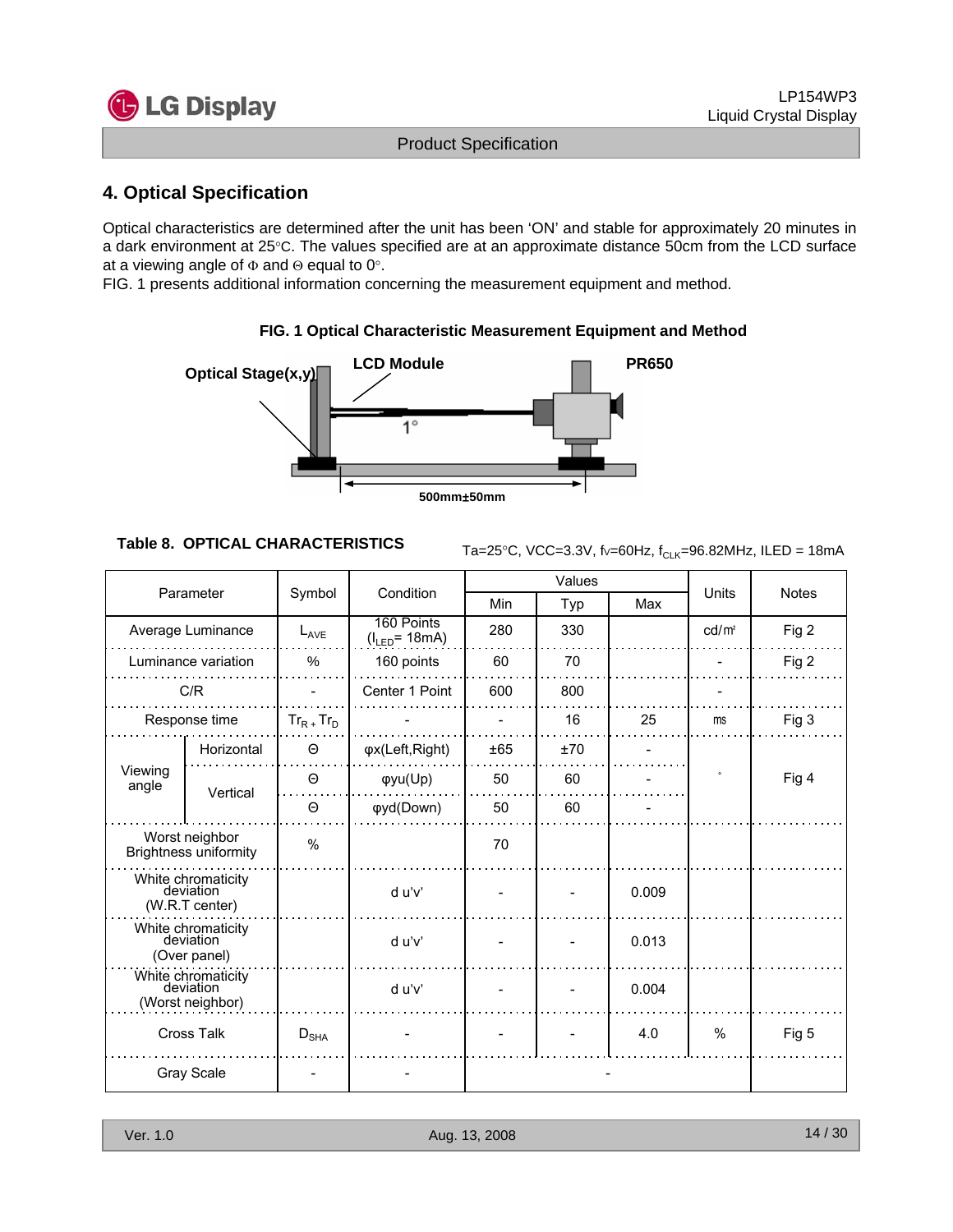

#### **Table 9. RGB Color Chromaticity**

|      | White |       |       | Red      |       | Green | <b>Blue</b> |       |  |
|------|-------|-------|-------|----------|-------|-------|-------------|-------|--|
|      | Wx    | Wy    |       | Rx<br>Rv |       | Gy    | Bx          | By    |  |
| Max. | 0.343 | 0.359 | 0.620 | 0.370    | 0.360 | 0.600 | 0.185       | 0.165 |  |
| Typ. | 0.313 | 0.329 | 0.590 | 0.340    | 0.330 | 0.570 | 0.155       | 0.135 |  |
| Min. | 0.283 | 0.299 | 0.560 | 0.310    | 0.300 | 0.540 | 0.125       | 0.105 |  |

Notes)

1. Contrast Ratio(CR) is defined mathematically as

Surface Luminance with all white pixels

Contrast Ratio =

Surface Luminance with all black pixels

- 2. Response time is the time required for the display to transition from white to black (rise time,  $Tr_R$ ) and from black to white(Decay Time,  $Tr_D$ ). For additional information see FIG 3.
- 3. Viewing angle is the angle at which the contrast ratio is greater than 10. The angles are determined for the horizontal or x axis and the vertical or y axis with respect to the z axis which is normal to the LCD surface. For more information see FIG 4.
- 4. Gray scale specification  $* f_V = 60 Hz$

| <b>Gray Level</b> | Luminance [%] (Typ) |
|-------------------|---------------------|
| L0                | 0.00                |
| I 7               | 0.80                |
| L <sub>15</sub>   | 4.25                |
| L23               | 10.9                |
| L31               | 21.0                |
| L39               | 34.8                |
| L47               | 52.5                |
| L <sub>55</sub>   | 74.2                |
| l 63              | 100                 |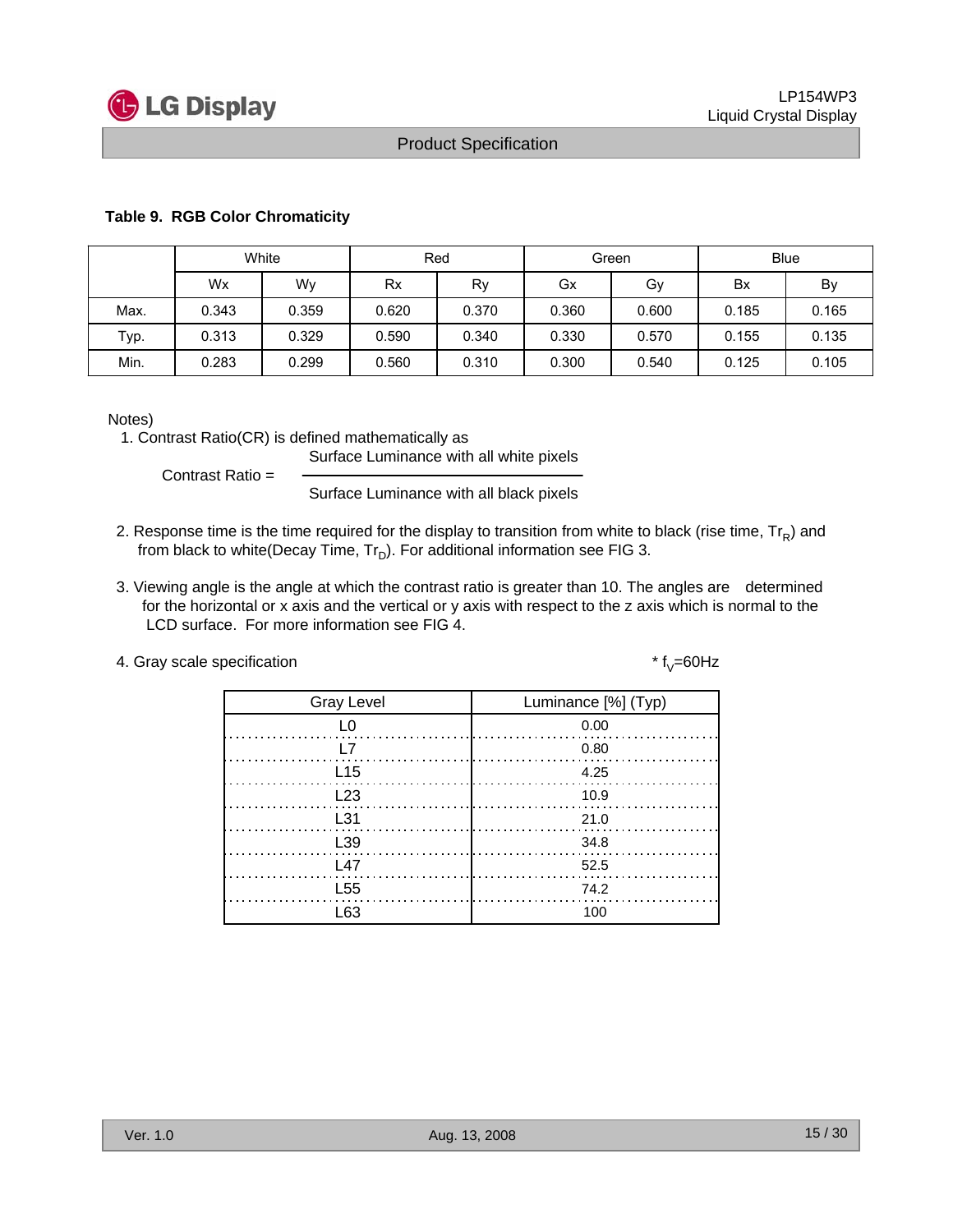

#### 5. Average Luminance

 $Ave. = SUM(L1:L160) / 160$ 

where L1 to L160 are the luminance values measured at point #1 to #160.

#### 6. Luminance Uniformity

Luminance Uniformity:

U = 100% - (Lmax-Lmin)/Lmax

where, Lmax = max {Luminance values at 160 points},

Lmin = min {Luminance values at 160 points}

7. Worst neighbor Luminance Uniformity

Worst Neighbor Luminance Uniformity (The 4 points that are closest to the test point) WNU=100%-Max(ΔL1, ΔL2, ΔL3, ΔL4)/L0  $Global WNU = min (WNU1, ... WNU160)$ 



- 8. White chromaticity deviation with respect to center Center color coordinate is defined as the Average of points: 72, 73, 88, 89.
- 9. White chromaticity deviation over panel

Maximum delta u'v' between any two measured points over the 160 points

- 10. White chromaticity deviation worst neighbor Maximum delta u'v' between any two neighboring points on the panel
- 11. White Chromaticity

Average (72, 73, 88, 89 Points)

#### 12. RGB Chromaticity

Center Point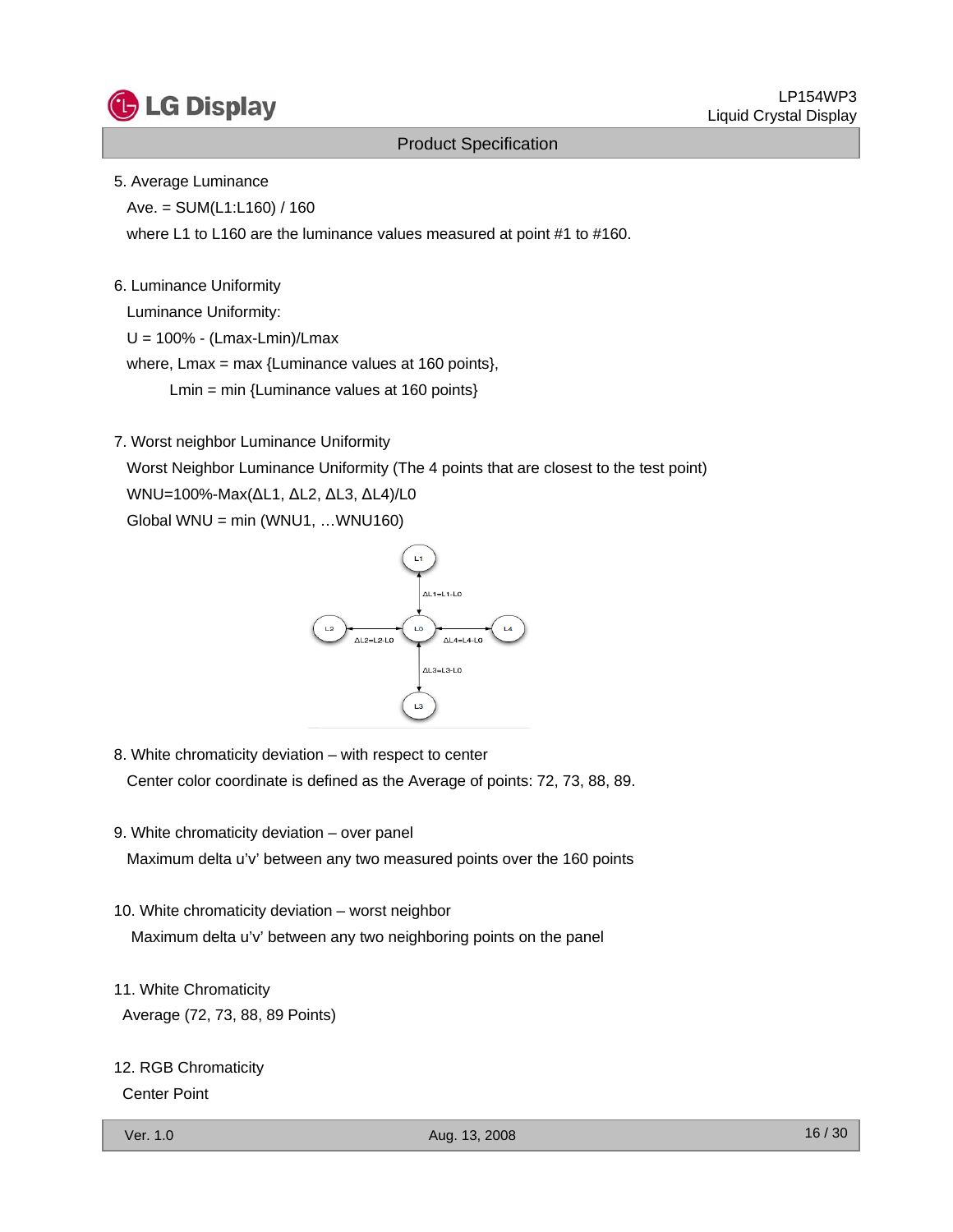

#### **FIG. 2 Luminance**

<Measuring point for Average Luminance & measuring point for Luminance variation> H/17 ן v/11 10 H:331, 344mm<br>V:207, 090mm<br>HXV:Active area<br>(16p X 10p) ν 45 160 **LED Array**н

#### **FIG. 3 Response Time**

The response time is defined as the following figure and shall be measured by switching the input signal for "black" and "white".



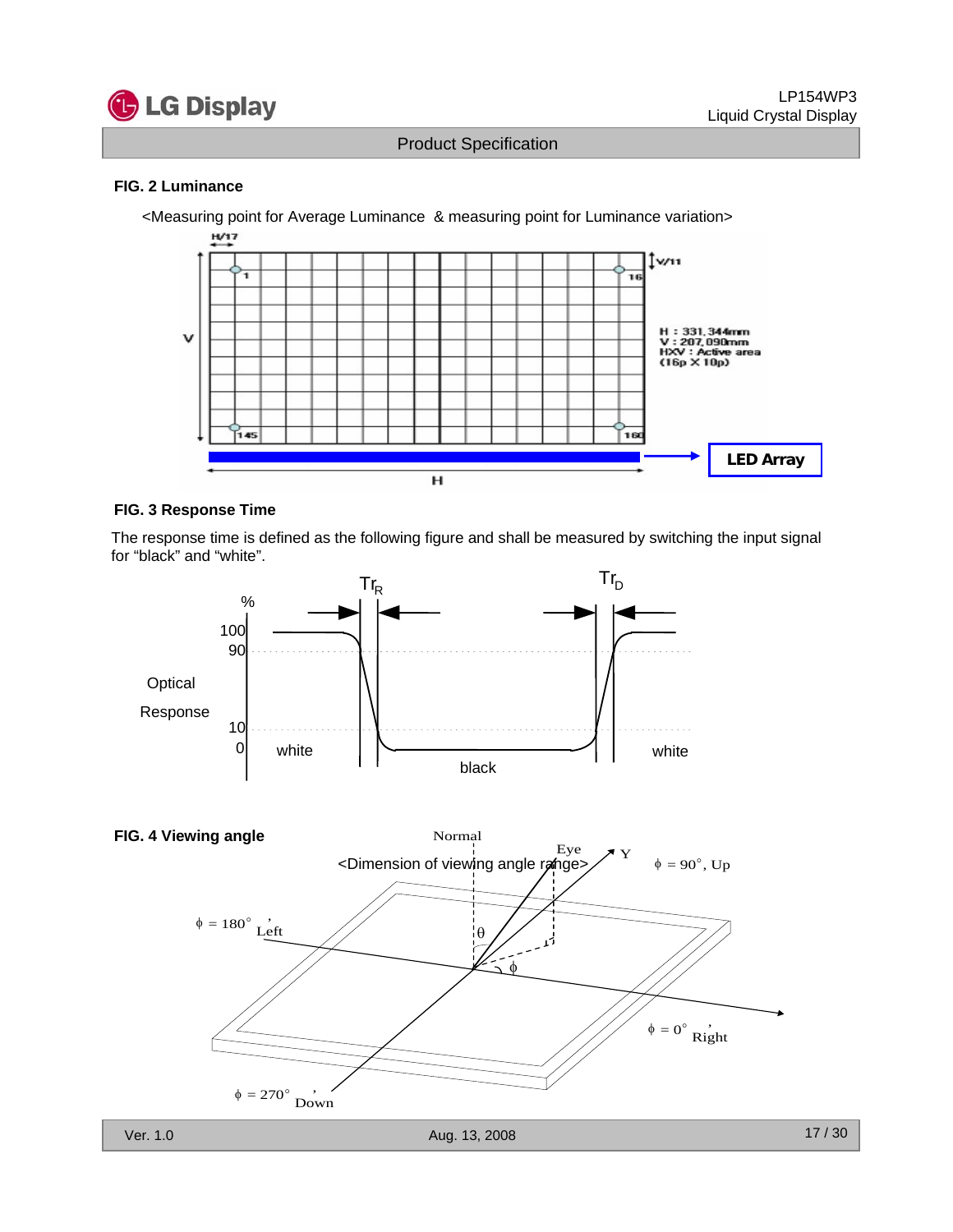

LP154WP3 Liquid Crystal Display

### Product Specification

#### **FIG. 5 Cross talk**

No visual cross-talk will be allowed. Two luminance values are measured at center spot with 50 x 50 pixels. The cross-talk, D<sub>SHA</sub>, is defined as,  $D_{\text{SHA}} = (L_B - L_A)/L_B \cdot 100\%,$ 

Where,  $L_A = L$ uminance in Pattern A

 $L_B =$ Luminance in Pattern B.



Pattern A Gray Scale = 31 in center Black in surrounding area



Pattern B Gray Scale = 31 full screen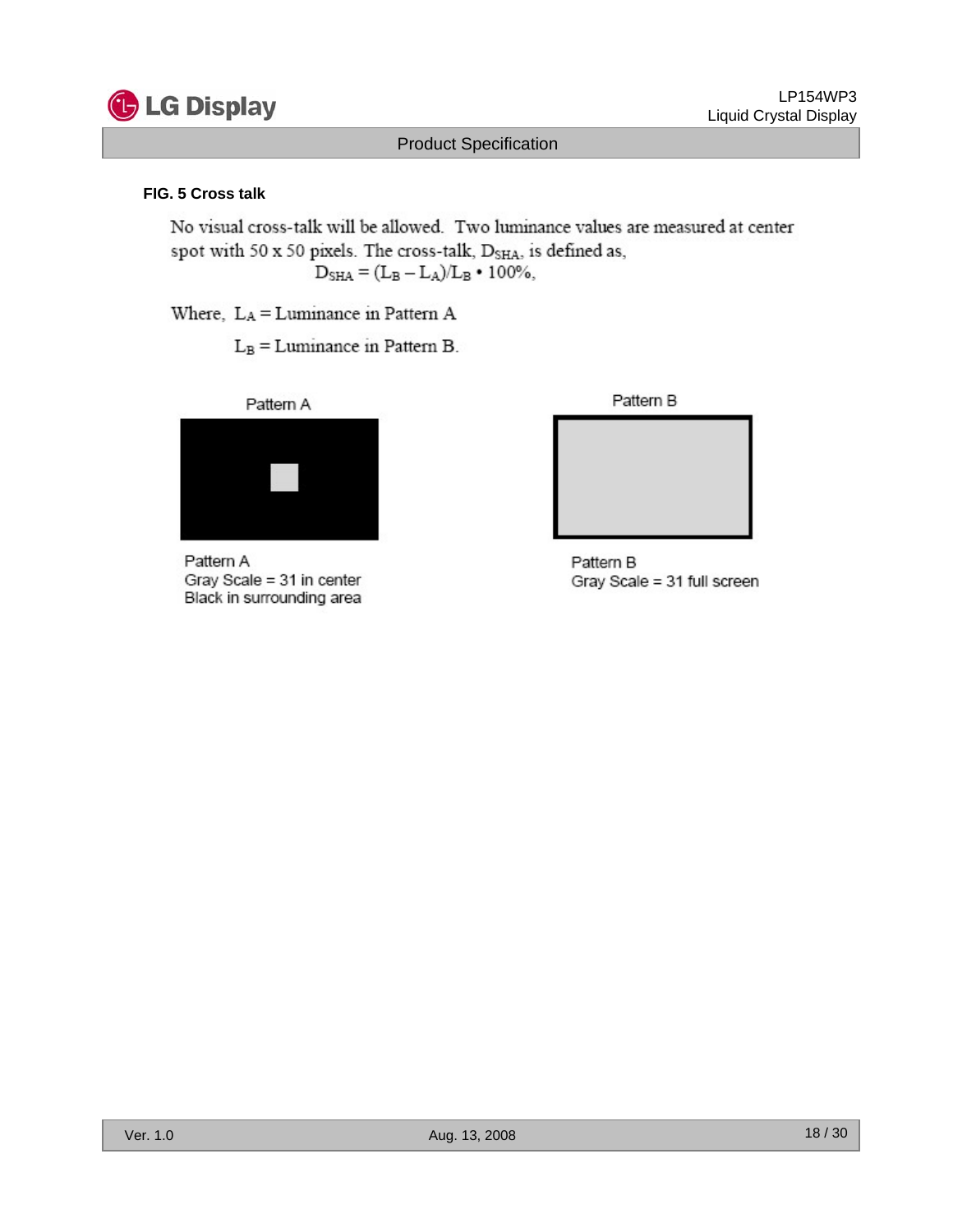

### **5. Mechanical Characteristics**

The contents provide general mechanical characteristics for the model LP154WP3. In addition the figures in the next page are detailed mechanical drawing of the LCD.

|                     | Horizontal                                                              | $342.85 \pm 0.30$ mm |  |  |  |  |
|---------------------|-------------------------------------------------------------------------|----------------------|--|--|--|--|
| Outline Dimension   | Vertical                                                                | $220.84 \pm 0.30$ mm |  |  |  |  |
|                     | Depth                                                                   | 4.03mm(Max)          |  |  |  |  |
| Polarizer Area      | Horizontal                                                              | 334.54mm             |  |  |  |  |
|                     | Vertical                                                                | 210.29mm             |  |  |  |  |
|                     | Horizontal                                                              | 331.344mm            |  |  |  |  |
| Active Display Area | Vertical                                                                | 207.090mm            |  |  |  |  |
| Weight              | 450g (Max.)                                                             |                      |  |  |  |  |
| Surface Treatment   | Hard coating (glare) & Anti-Reflection treatment of the Front polarizer |                      |  |  |  |  |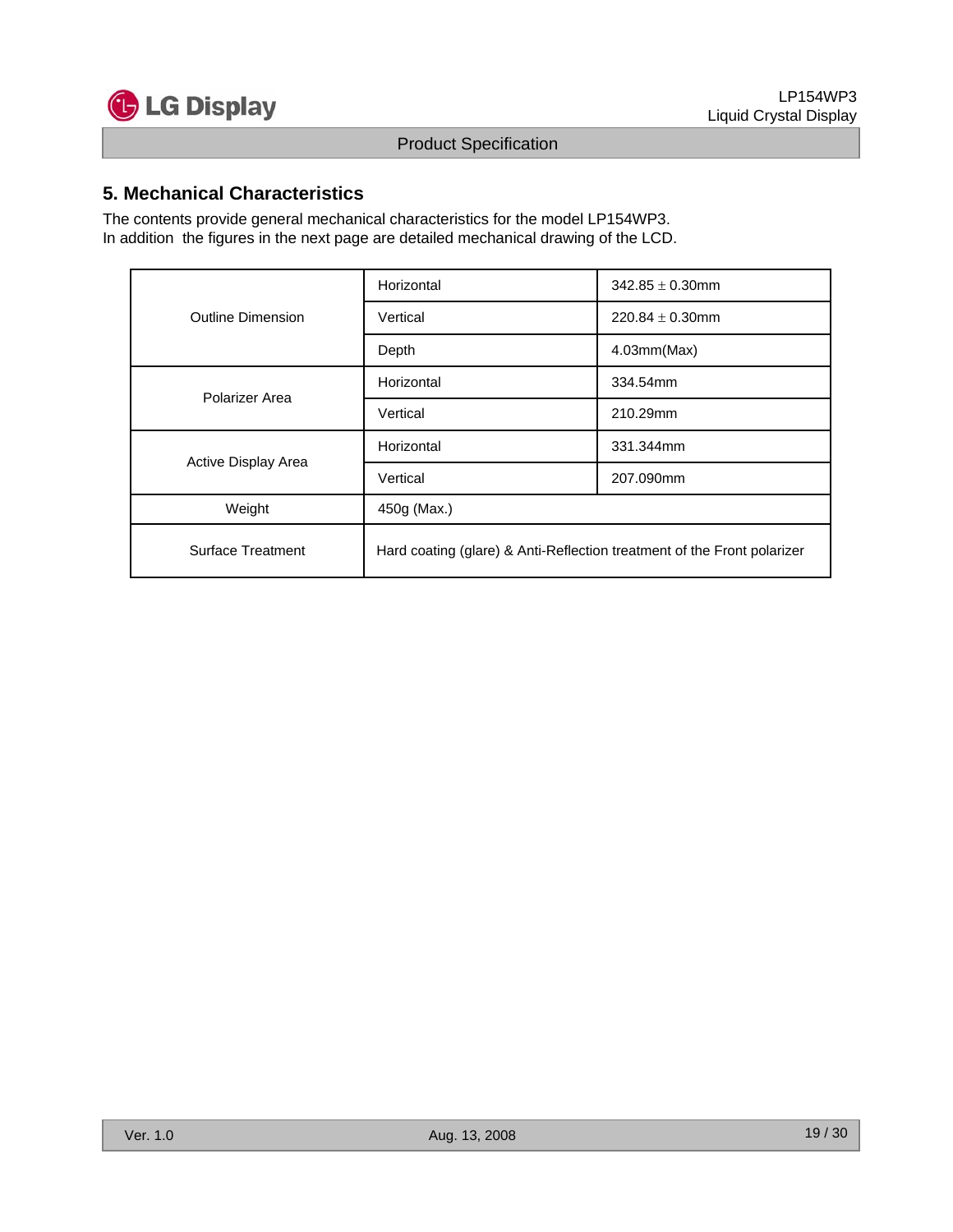

<FRONT VIEW>  $\blacksquare$  Note) Unit:[mm], General tolerance:  $\pm$  0.5mm

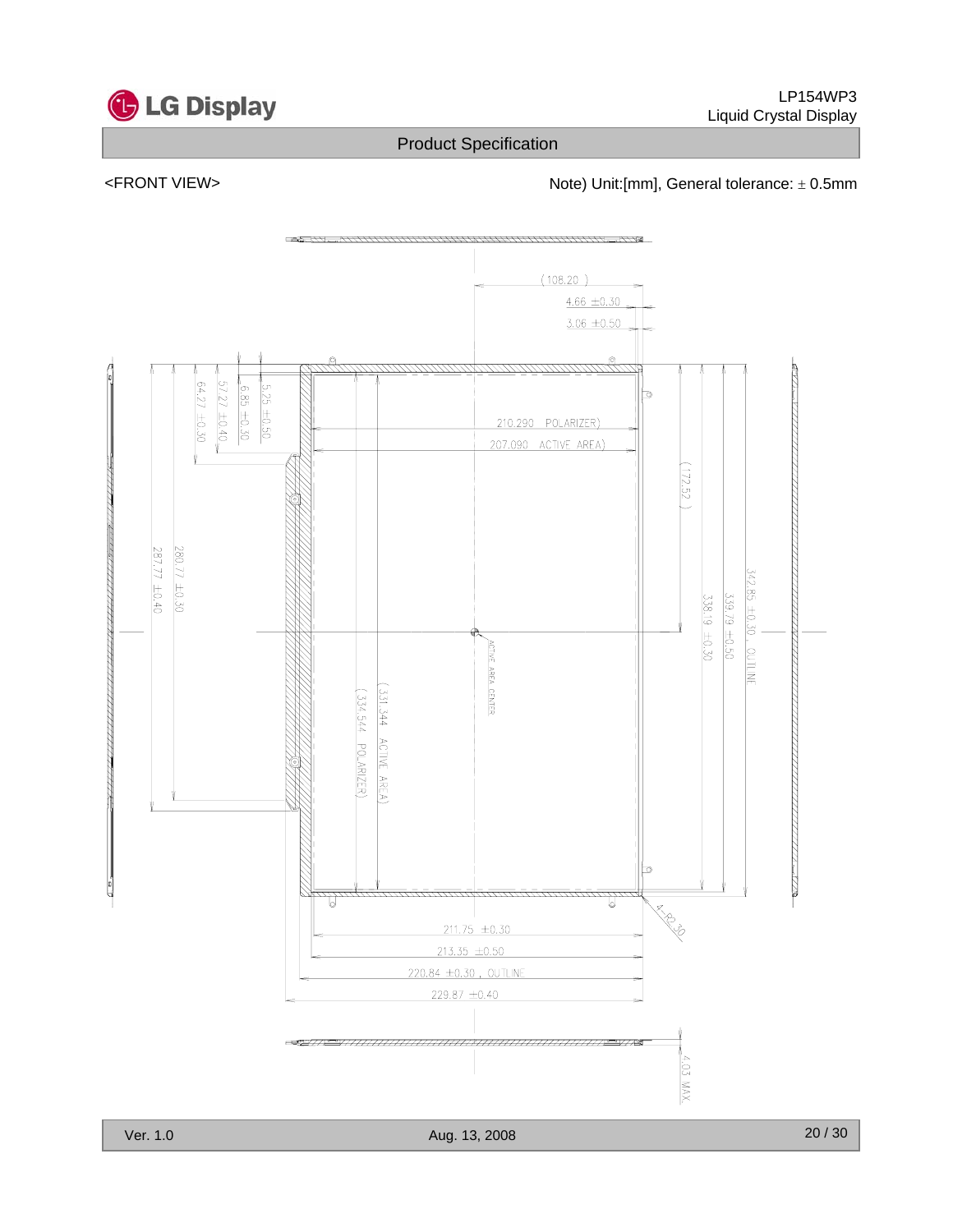

<REAR VIEW>  $\blacksquare$  Note) Unit:[mm], General tolerance:  $\pm$  0.5mm

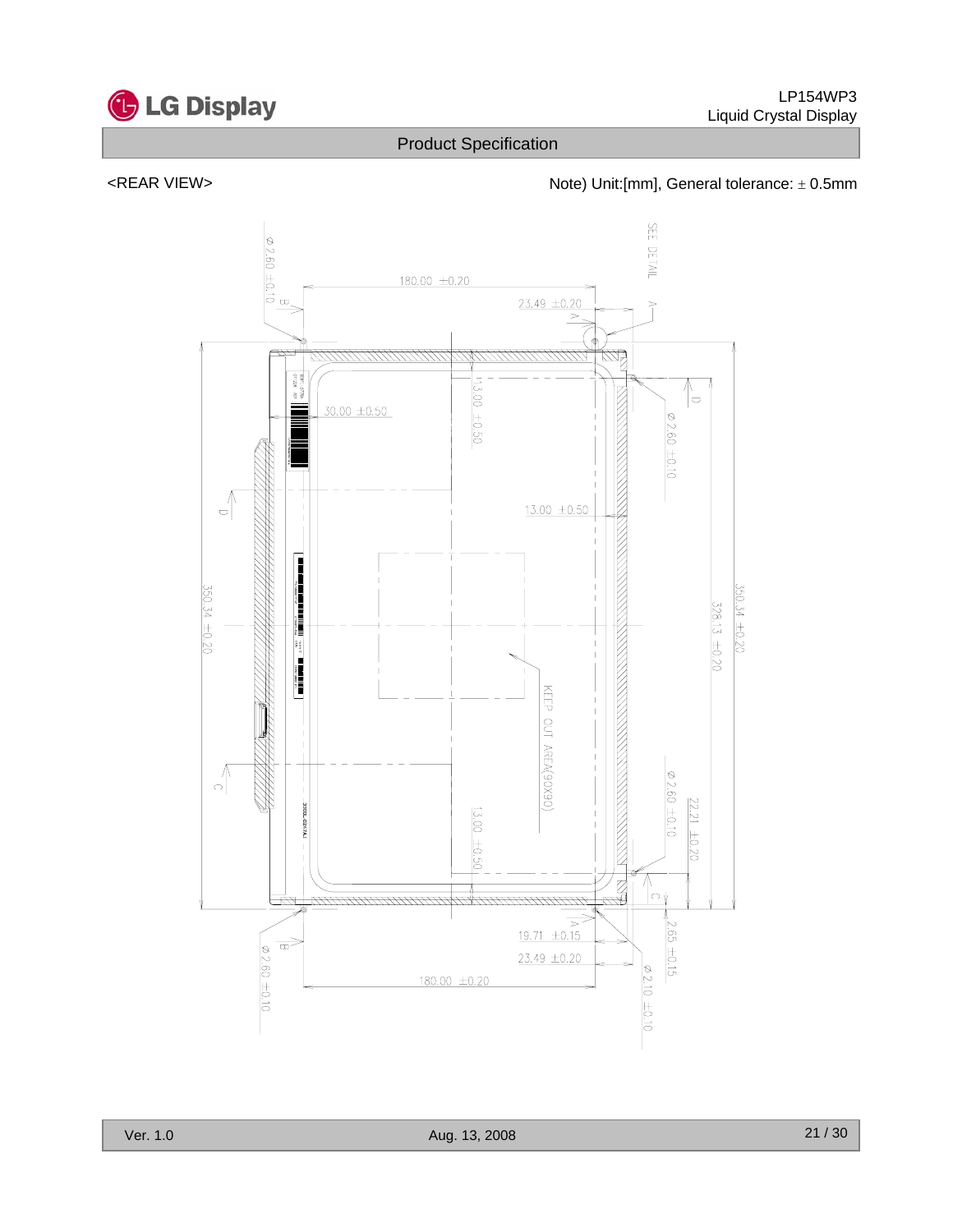



<SECTION VIEW> Note) Unit:[mm], General tolerance: ± 0.5mm

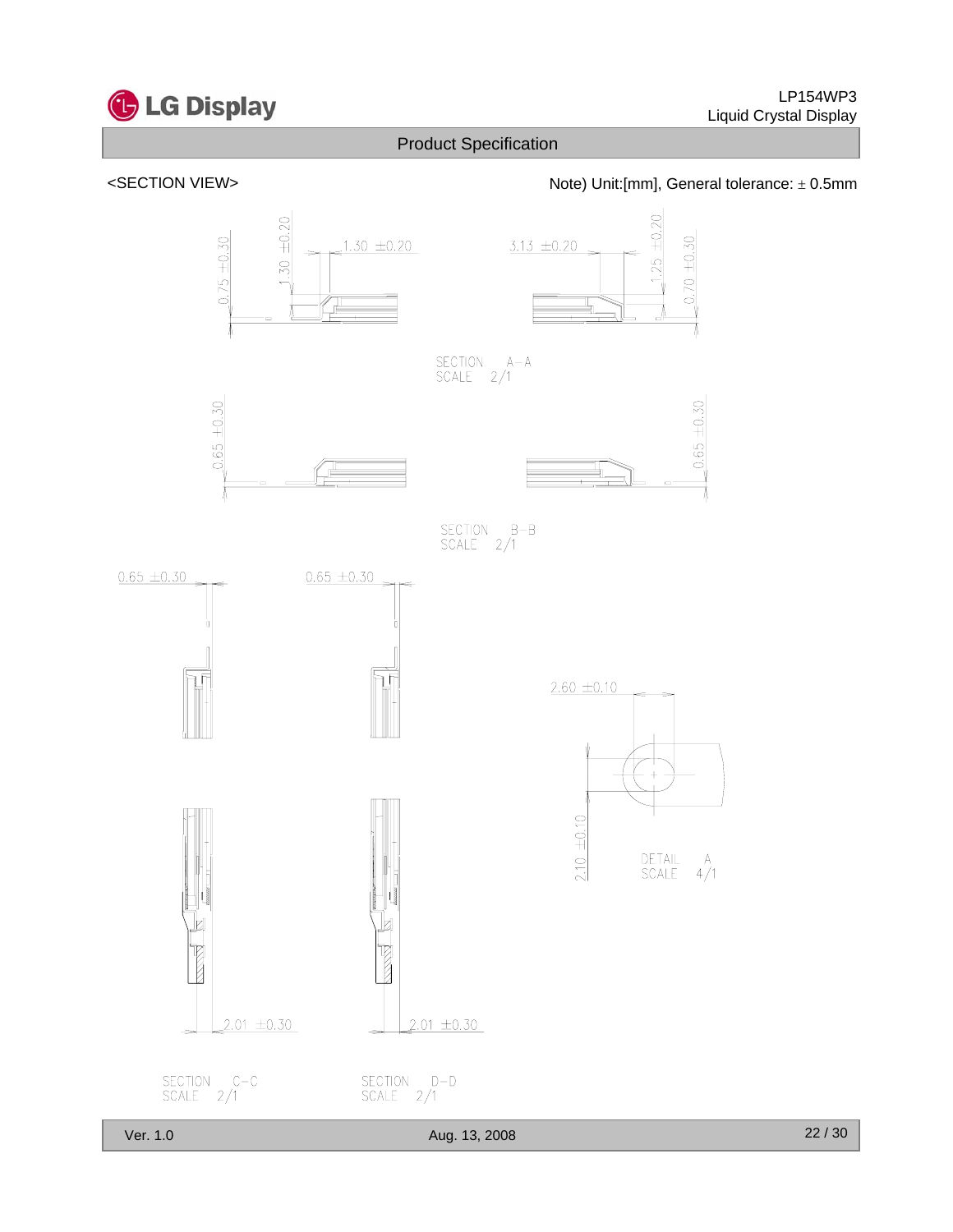

### **6. Reliability**

Environment test condition

| No.            | <b>Test Item</b>                            | Conditions                                                                                                                                                                                                                                                                                                                                                                                                    |
|----------------|---------------------------------------------|---------------------------------------------------------------------------------------------------------------------------------------------------------------------------------------------------------------------------------------------------------------------------------------------------------------------------------------------------------------------------------------------------------------|
| 1              | High temperature storage test               | Ta= 60°C, 240h                                                                                                                                                                                                                                                                                                                                                                                                |
| 2              | Low temperature storage test                | Ta= -20°C, 240h                                                                                                                                                                                                                                                                                                                                                                                               |
| 3              | High temperature operation test             | Ta= 50°C, 50%RH, 240h                                                                                                                                                                                                                                                                                                                                                                                         |
| 4              | Low temperature operation test              | Ta= 0°C, 240h                                                                                                                                                                                                                                                                                                                                                                                                 |
| 5              | Vibration test (non-operating)              | Sine wave, $5 \sim 150$ Hz, 1.5G, 0.37 oct/min<br>3 axis, 30min/axis                                                                                                                                                                                                                                                                                                                                          |
| 6              | Shock test (non-operating)                  | - No functional or cosmetic defects following a shock<br>to all 6 sides delivering at least 180 G in a half sine<br>pulse no longer than 2 ms to the display module<br>- No functional defects following a shock delivering<br>at least 200 g in a half sine pulse no longer than 2<br>ms to each of 6 sides. Each of the 6 sides will be<br>shock tested with one each display, for a total of 6<br>displays |
| $\overline{7}$ | Altitude<br>operating<br>storage / shipment | $0 \sim 10,000$ feet (3,048m) 24Hr<br>$0 \sim 40,000$ feet (12,192m) 24Hr                                                                                                                                                                                                                                                                                                                                     |

{ Result Evaluation Criteria }

There should be no change which might affect the practical display function when the display quality test is conducted under normal operating condition.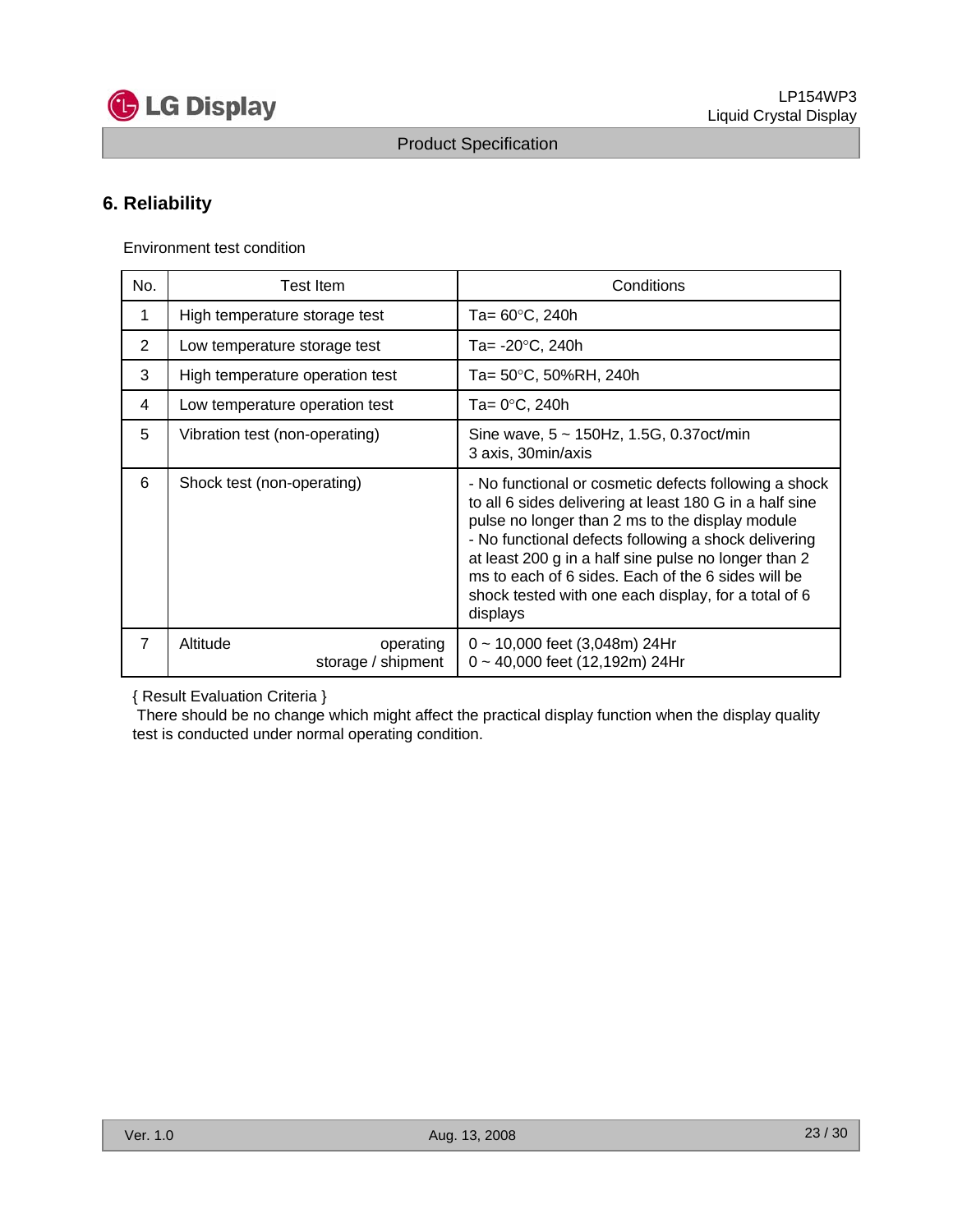

### **7. International Standards**

### **7-1. Safety**

a) UL 1950 Third Edition, Underwriters Laboratories, Inc. Jan. 28, 1995. Standard for Safety of Information Technology Equipment Including Electrical Business Equipment. b) CAN/CSA C22.2 No. 950-95 Third Edition, Canadian Standards Association, Jan. 28, 1995. Standard for Safety of Information Technology Equipment Including Electrical Business Equipment. c) EN 60950 : 1992+A1: 1993+A2: 1993+A3: 1995+A1: 1997+A11: 1997 IEC 950 : 1991+A1: 1992+A2: 1993+A3: 1995+A1: 1996 European Committee for Electrotechnical Standardization(CENELEC) EUROPEAN STANDARD for Safety of Information Technology Equipment Including Electrical Business Equipment.

### **7-2. EMC**

a) ANSI C63.4 "Methods of Measurement of Radio-Noise Emissions from Low-Voltage Electrical and Electrical Equipment in the Range of 9kHZ to 40GHz. "American National Standards Institute(ANSI), 1992

b) C.I.S.P.R "Limits and Methods of Measurement of Radio Interface Characteristics of Information Technology Equipment." International Special Committee on Radio Interference.

c) EN 55022 "Limits and Methods of Measurement of Radio Interface Characteristics of Information Technology Equipment." European Committee for Electrotechnical Standardization.(CENELEC), 1998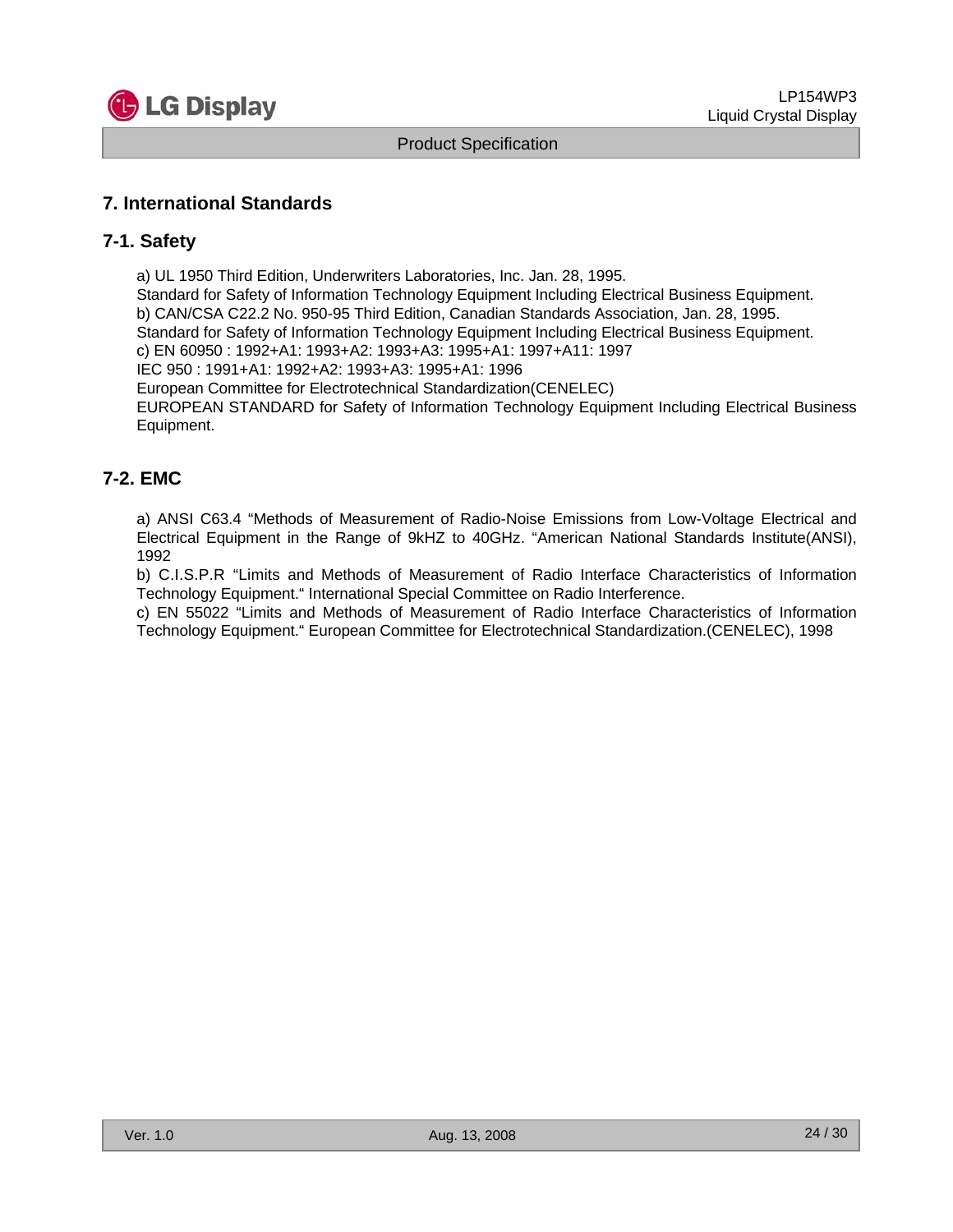

### **8. Packing**

### **8-1. Designation of Lot Mark**

a) Lot Mark



| A,B,C: SIZE(INCH) |  |
|-------------------|--|
|-------------------|--|

D : YEAR E : MONTH F ~ M : SERIAL NO.

Note

1. YEAR

| Year | 2001 | 2002 | 2003 | 2004 | 2005 | 2006 | 2007 | 2008 | 2009 | 2010 |
|------|------|------|------|------|------|------|------|------|------|------|
| Mark |      |      |      |      |      |      |      |      |      |      |

#### 2. MONTH

| Month | Jan | Feb                      | . .<br>Mar | Apr | May | Jun | Jul | Aug<br>- | Sep | Oct | Nov | Dec |
|-------|-----|--------------------------|------------|-----|-----|-----|-----|----------|-----|-----|-----|-----|
| Mark  |     | $\overline{\phantom{a}}$ |            |     |     |     |     |          |     |     |     |     |

b) Location of Lot Mark

Serial No. is printed on the label. The label is attached to the backside of the LCD module. This is subject to change without prior notice.

### **8-2. Packing Form**

- a) Package quantity in one box : 20pcs
- b) Box Size : 480mm × W370mm × H296mm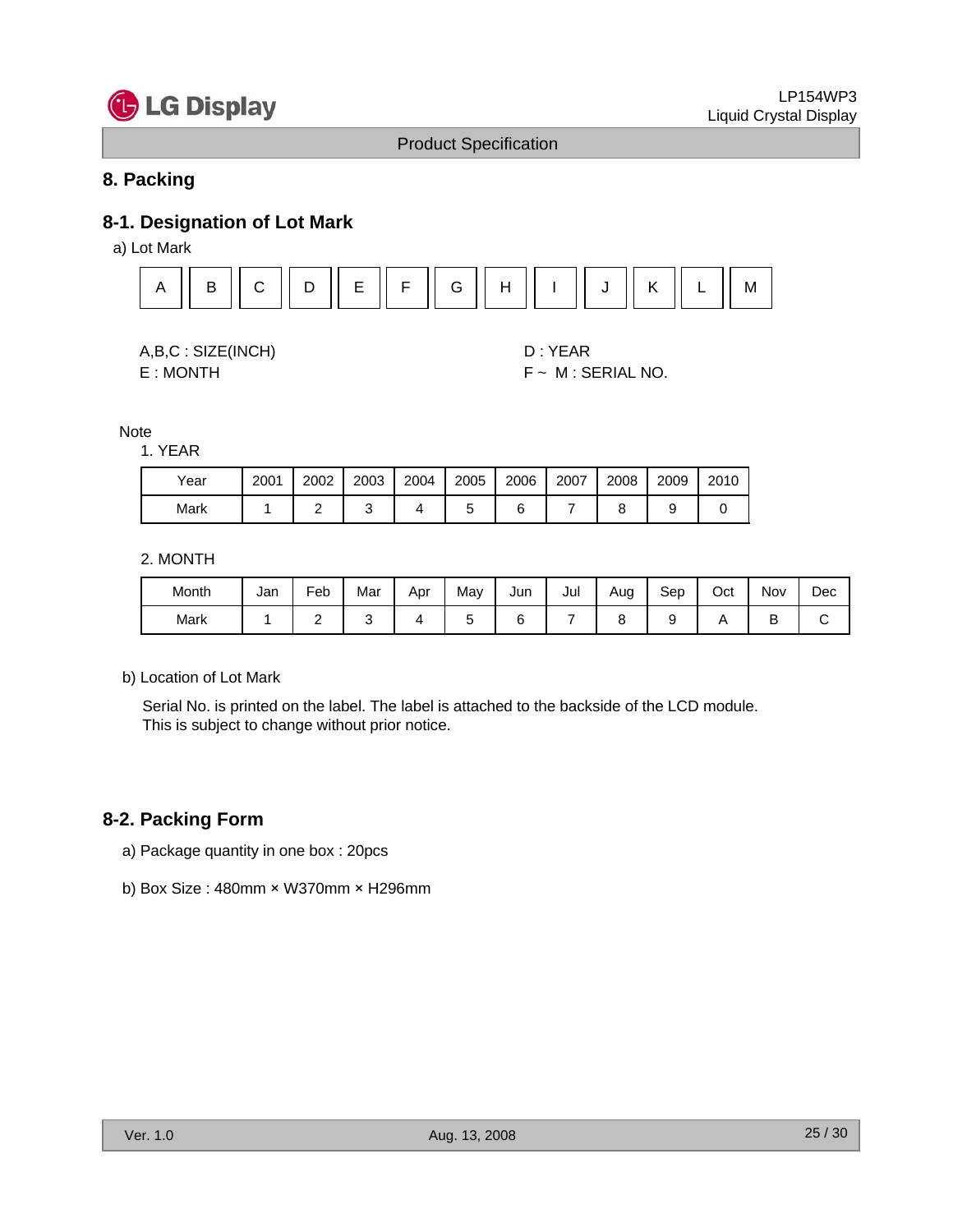

### **9. PRECAUTIONS**

Please pay attention to the followings when you use this TFT LCD module.

### **9-1. MOUNTING PRECAUTIONS**

- (1) You must mount a module using holes arranged in four corners or four sides.
- (2) You should consider the mounting structure so that uneven force (ex. Twisted stress) is not applied to the module. And the case on which a module is mounted should have sufficient strength so that external force is not transmitted directly to the module.
- (3) Please attach the surface transparent protective plate to the surface in order to protect the polarizer. Transparent protective plate should have sufficient strength in order to the resist external force.
- (4) You should adopt radiation structure to satisfy the temperature specification.
- (5) Acetic acid type and chlorine type materials for the cover case are not desirable because the former generates corrosive gas of attacking the polarizer at high temperature and the latter causes circuit break by electro-chemical reaction.
- (6) Do not touch, push or rub the exposed polarizers with glass, tweezers or anything harder than HB pencil lead. And please do not rub with dust clothes with chemical treatment. Do not touch the surface of polarizer for bare hand or greasy cloth.(Some cosmetics are detrimental to the polarizer.)
- (7) When the surface becomes dusty, please wipe gently with absorbent cotton or other soft materials like chamois soaks with petroleum benzene. Normal-hexane is recommended for cleaning the adhesives used to attach front / rear polarizers. Do not use acetone, toluene and alcohol because they cause chemical damage to the polarizer.
- (8) Wipe off saliva or water drops as soon as possible. Their long time contact with polarizer causes deformations and color fading.
- (9) Do not open the case because inside circuits do not have sufficient strength.

### **9-2. OPERATING PRECAUTIONS**

- (1) The spike noise causes the mis-operation of circuits. It should be lower than following voltage : V=± 200mV(Over and under shoot voltage)
- (2) Response time depends on the temperature.(In lower temperature, it becomes longer.)
- (3) Brightness depends on the temperature. (In lower temperature, it becomes lower.) And in lower temperature, response time(required time that brightness is stable after turned on) becomes longer.
- (4) Be careful for condensation at sudden temperature change. Condensation makes damage to polarizer or electrical contacted parts. And after fading condensation, smear or spot will occur.
- (5) When fixed patterns are displayed for a long time, remnant image is likely to occur.
- (6) Module has high frequency circuits. Sufficient suppression to the electromagnetic interference shall be done by system manufacturers. Grounding and shielding methods may be important to minimized the interference.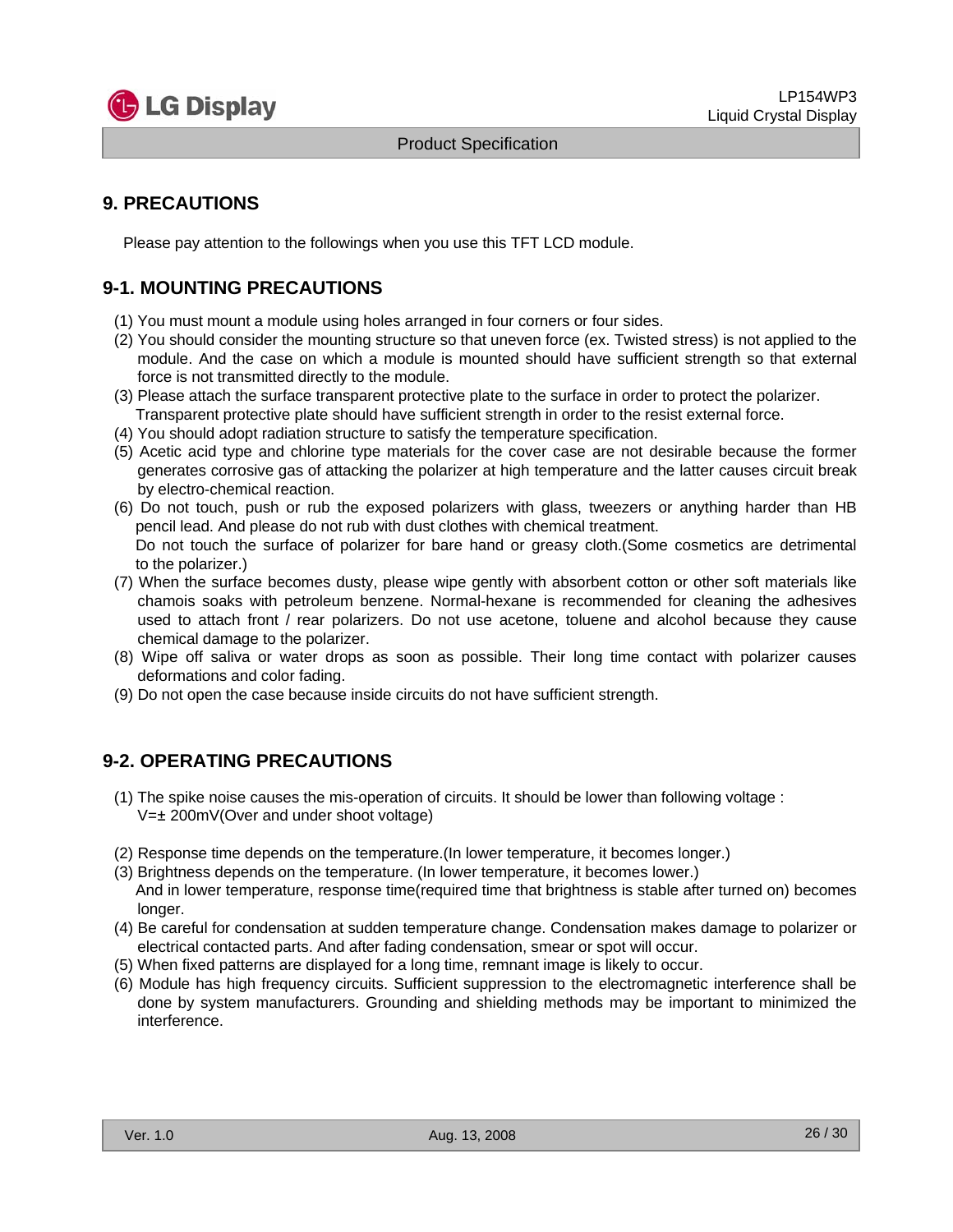

### **9-3. ELECTROSTATIC DISCHARGE CONTROL**

Since a module is composed of electronic circuits, it is not strong to electrostatic discharge. Make certain that treatment persons are connected to ground through wrist band etc. And don't touch interface pin directly.

### **9-4. PRECAUTIONS FOR STRONG LIGHT EXPOSURE**

Strong light exposure causes degradation of polarizer and color filter.

### **9-5. STORAGE**

When storing modules as spares for a long time, the following precautions are necessary.

- (1) Store them in a dark place. Do not expose the module to sunlight or fluorescent light. Keep the temperature between 5°C and 35°C at normal humidity.
- (2) The polarizer surface should not come in contact with any other object. It is recommended that they be stored in the container in which they were shipped.

### **9-6. HANDLING PRECAUTIONS FOR PROTECTION FILM**

- (1) When the protection film is peeled off, static electricity is generated between the film and polarizer. This should be peeled off slowly and carefully by people who are electrically grounded and with well ion-blown equipment or in such a condition, etc.
- (2) The protection film is attached to the polarizer with a small amount of glue. If some stress is applied to rub the protection film against the polarizer during the time you peel off the film, the glue is apt to remain on the polarizer.

Please carefully peel off the protection film without rubbing it against the polarizer.

- (3) When the module with protection film attached is stored for a long time, sometimes there remains a very small amount of glue still on the polarizer after the protection film is peeled off.
- (4) You can remove the glue easily. When the glue remains on the polarizer surface or its vestige is recognized, please wipe them off with absorbent cotton waste or other soft material like chamois soaked with normal-hexane.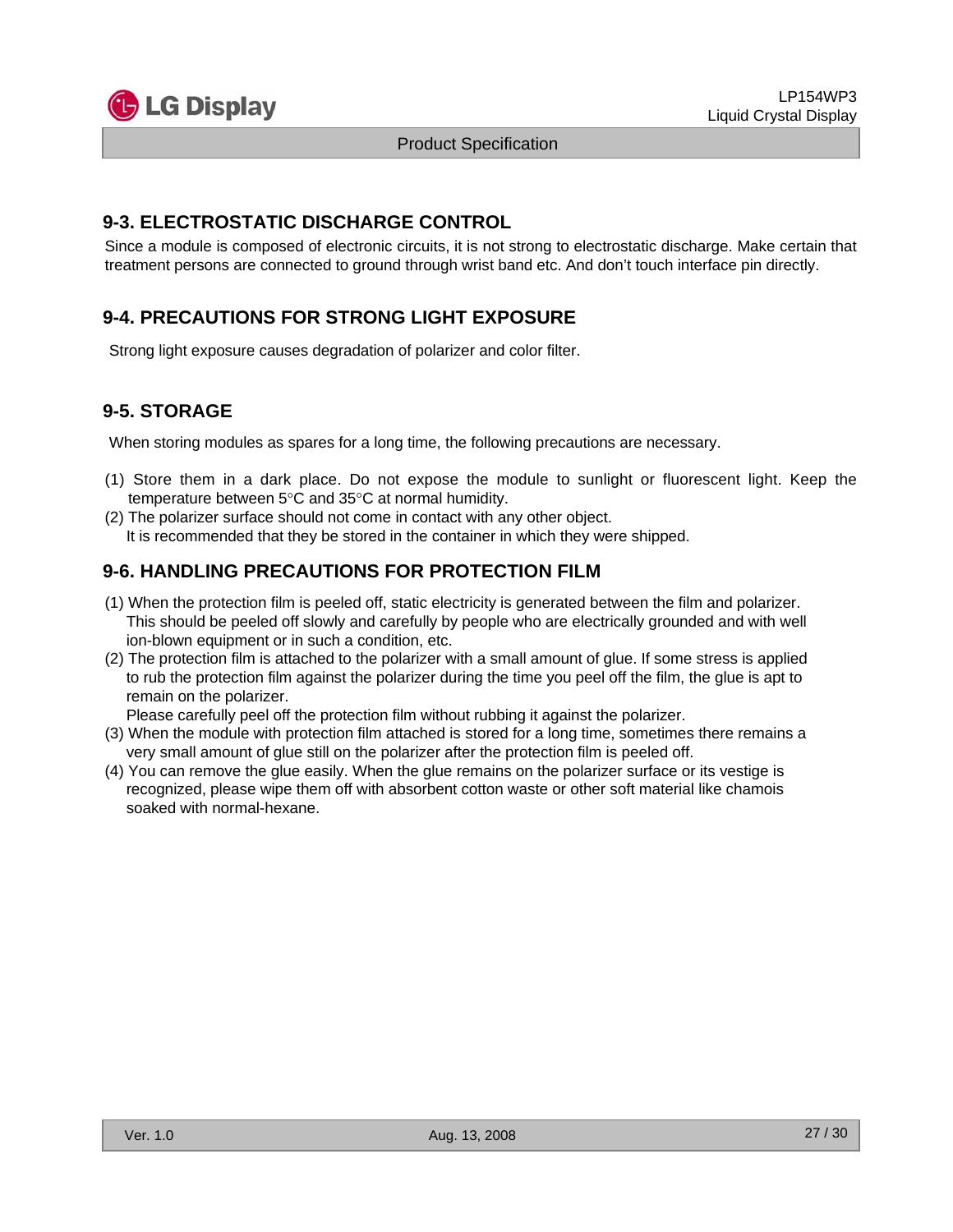

# **APPENDIX A. Enhanced Extended Display Identification Data (EEDIDTM) 1/3**

|                                         | <b>Byte</b>                    | <b>Byte</b>    | <b>Field Name and Comments</b>                                                                   | <b>Value</b>      | <b>Value</b>         |
|-----------------------------------------|--------------------------------|----------------|--------------------------------------------------------------------------------------------------|-------------------|----------------------|
|                                         | (dec)                          | (hex)          |                                                                                                  | (hex)             | (binary)             |
| Header                                  | $\mathbf{0}$                   | 00             | Header                                                                                           | 00                | 00000000             |
|                                         | $\mathbf{1}$<br>$\overline{c}$ | 01<br>02       | Header<br>Header                                                                                 | FF<br>FF          | 11111111<br>11111111 |
|                                         | 3                              | 0 <sub>3</sub> | Header                                                                                           | FF                | 11111111             |
|                                         | $\overline{4}$                 | 04             | Header                                                                                           | FF                | 11111111             |
|                                         | 5                              | 05             | Header                                                                                           | FF                | 11111111             |
|                                         | 6                              | 06             | Header                                                                                           | FF                | 11111111             |
|                                         | $\overline{7}$                 | 07             | Header                                                                                           | $\bf{00}$         | 00000000             |
|                                         | 8                              | 08             | APP<br>EISA manufacture code (3 Character ID)                                                    | 06                | 00000110             |
|                                         | 9                              | 09             | EISA manufacture code (Compressed ASCII<br>$\mathcal{E}$                                         | 10                | 00010000             |
|                                         | 10                             | 0A             | 9C84h<br>Panel Supplier Reserved - Product Code                                                  | 84                | 10000100             |
|                                         | 11                             | 0 <sub>B</sub> | (Hex. LSB first)                                                                                 | 9C                | 10011100             |
| Vendor / Product<br><b>EDID</b> Version | 12                             | 0 <sup>C</sup> | LCD Module Serial No - Preferred but Optional ("0" If not used)                                  | 00                | 00000000             |
|                                         | 13                             | 0 <sub>D</sub> | LCD Module Serial No - Preferred but Optional ("0" If not used)                                  | 00                | 00000000             |
|                                         | 14                             | 0E             | LCD Module Serial No - Preferred but Optional ("0" If not used)                                  | 00                | 00000000             |
|                                         | 15                             | 0F             | LCD Module Serial No - Preferred but Optional ("0" If not used)                                  | 00                | 00000000             |
|                                         | 16                             | 10             | $: 00$ weeks<br>Week of Manufacture                                                              | 00                | 00000000             |
|                                         | 17                             | 11             | Year of Manufacture<br>2008 year                                                                 | 12                | 00010010             |
|                                         | 18                             | 12             | EDID structure version $# = 1$                                                                   | 01                | 00000001             |
|                                         | 19                             | 13             | EDID revision $# = 3$                                                                            | 03                | 00000011             |
|                                         | 20                             | 14             | Video input Definition = Digital signal                                                          | 80                | 10000000             |
|                                         | 21                             | 15             | Max H image size (Rounded cm) = $33$ cm                                                          | 21                | 00100001             |
| Display<br>Parameters                   | 22                             | 16             | Max V image size (Rounded cm) = $21$ cm                                                          | 15                | 00010101             |
|                                         | 23                             | 17             | Display gamma = $(gamma*100)-100$ = Example: $(2.2*100)-100=120$ = 2.2 Gamma                     | 78                | 01111000<br>00001010 |
|                                         | 24                             | 18             | Feature Support (no_DPMS, no_Active Off/Very Low Power, RGB color display, Timing BLK 1,no_ GTF) | 0A                | 01010000             |
|                                         | 25<br>26                       | 19<br>1A       | Red/Green Low Bits (RxRy/GxGy)<br>Blue/White Low Bits (BxBy/WxWy)                                | 50<br>C5          | 11000101             |
|                                         | 27                             | 1B             | Red X<br>$Rx = 0.595$                                                                            | 98                | 10011000             |
|                                         | 28                             | 1C             | Red Y<br>$Ry = 0.345$                                                                            | 58                | 01011000             |
| Coordinates<br>Panel Color              | 29                             | 1D             | Green X<br>$Gx = 0.32$                                                                           | 52                | 01010010             |
|                                         | 30                             | 1E             | $Gy = 0.555$<br>Green Y                                                                          | 8E                | 10001110             |
|                                         | 31                             | 1F             | Blue X<br>$Bx = 0.155$                                                                           | 27                | 00100111             |
|                                         | 32                             | 20             | <b>Blue Y</b><br>$By = 0.145$                                                                    | 25                | 00100101             |
|                                         | 33                             | 21             | $Wx = 0.313$<br>White X                                                                          | 50                | 01010000             |
|                                         | 34                             | 22             | White Y<br>$Wy = 0.329$                                                                          | 54                | 01010100             |
|                                         | 35                             | 23             | Established timing 1 (00h if nt used)                                                            | $\bf{00}$         | 00000000             |
| Establ<br>Timin<br>ished                | 36                             | 24             | Established timing 2 (00h if nt used)                                                            | 00                | 00000000             |
|                                         | 37                             | 25             | Manufacturer's timings (00h if nt used)                                                          | $\boldsymbol{00}$ | 00000000             |
|                                         | 38                             | 26             | Standard timing ID1 (01h if not used)                                                            | 01                | 00000001             |
|                                         | 39                             | 27             | Standard timing ID1 (01h if not used)                                                            | 01                | 00000001             |
|                                         | 40                             | 28             | Standard timing ID2 (01h if not used)                                                            | 01                | 00000001             |
|                                         | 41                             | 29             | Standard timing ID2 (01h if not used)                                                            | 01                | 00000001             |
|                                         | 42                             | 2A             | Standard timing ID3 (01h if not used)                                                            | 01                | 00000001             |
| <b>Standard Timing ID</b>               | 43                             | 2B             | Standard timing ID3 (01h if not used)                                                            | 01                | 00000001             |
|                                         | 44                             | 2C             | Standard timing ID4 (01h if not used)                                                            | 01                | 00000001             |
|                                         | 45                             | 2D             | Standard timing ID4 (01h if not used)                                                            | 01                | 00000001             |
|                                         | 46                             | 2E             | Standard timing ID5 (01h if not used)                                                            | 01                | 00000001             |
|                                         | 47                             | 2F             | Standard timing ID5 (01h if not used)<br>Standard timing ID6 (01h if not used)                   | $\bf{01}$         | 00000001<br>00000001 |
|                                         | 48<br>49                       | 30             | Standard timing ID6 (01h if not used)                                                            | 01<br>01          | 00000001             |
|                                         | 50                             | 31<br>32       | Standard timing ID7 (01h if not used)                                                            | 01                | 00000001             |
|                                         | 51                             | 33             | Standard timing ID7 (01h if not used)                                                            | 01                | 00000001             |
|                                         | 52                             | 34             | Standard timing ID8 (01h if not used)                                                            | 01                | 00000001             |
|                                         | 53                             | 35             | Standard timing ID8 (01h if not used)                                                            | 01                | 00000001             |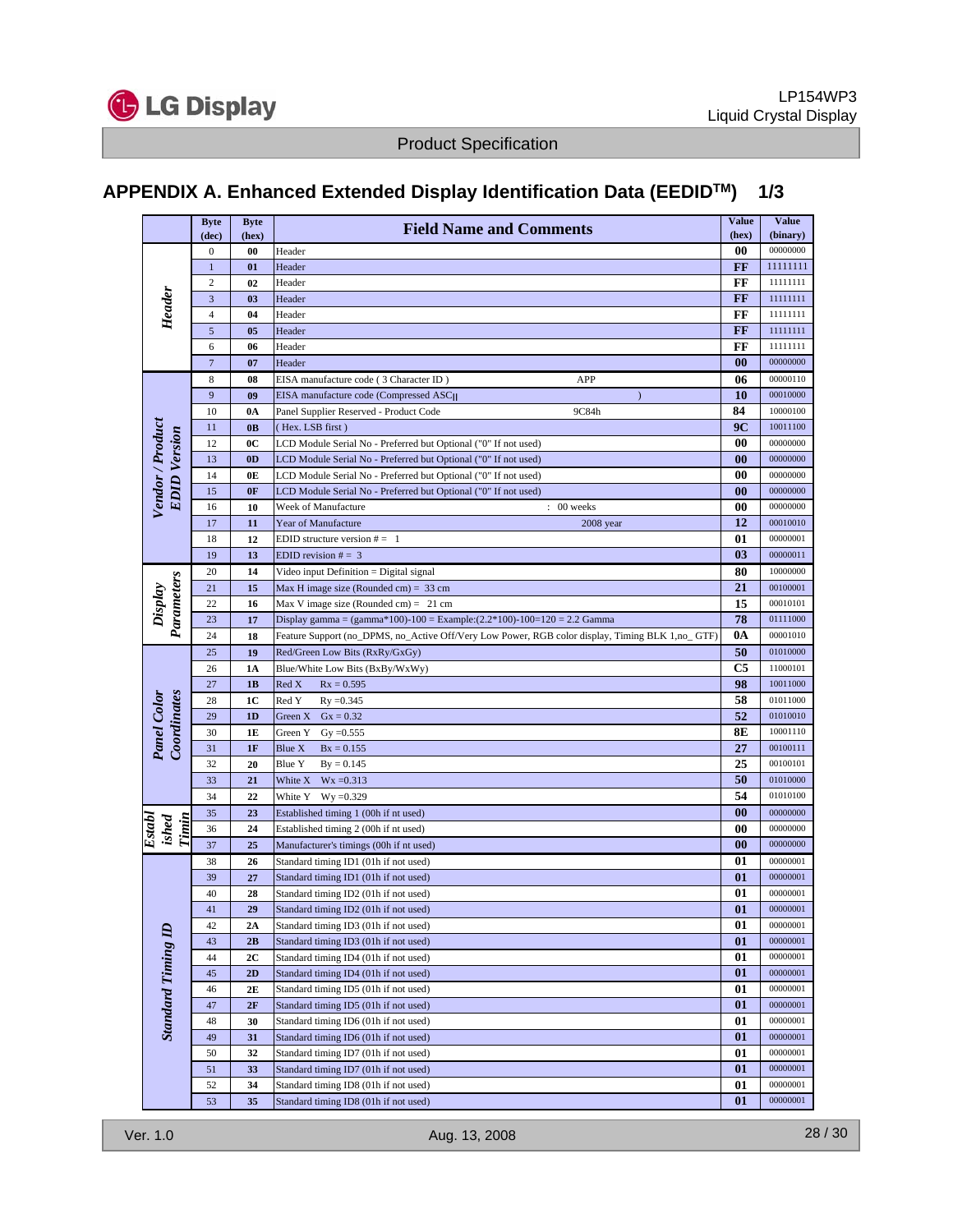

# **APPENDIX A. Enhanced Extended Display Identification Data (EEDIDTM) 2/3**

|                             | <b>Byte</b> | <b>Byte</b> | <b>Field Name and Comments</b>                                                                                   | <b>Value</b>      | <b>Value</b>         |
|-----------------------------|-------------|-------------|------------------------------------------------------------------------------------------------------------------|-------------------|----------------------|
|                             | (dec)       | (hex)       |                                                                                                                  | (hex)             | (binary)<br>11010010 |
|                             | 54          | 36          | 88.75 MHz @ 60Hz<br>Pixel Clock/10,000 (LSB)                                                                     | AВ<br>22          |                      |
|                             | 55          | 37          | Pixel Clock/10,000 (MSB)                                                                                         | A0                | 100101<br>10100000   |
|                             | 56<br>57    | 38<br>39    | (lower 8 bits)<br>Horizontal Active<br>1440 Pixels<br>160 Pixels                                                 | A0                | 111000               |
|                             | 58          | 3A          | Horizontal Blanking(Thp-HA)<br>(lower 8 bits)<br>Horizontal Active / Horizontal Blanking(Thp-HA) (upper 4:4bits) | 50                | 01010001             |
|                             | 59          | 3B          | 900 Lines<br>Vertical Avtive                                                                                     | 84                | 10000100             |
|                             | 60          | 3C          | 26 Lines<br>Vertical Blanking (Tvp-HA) (DE Blanking typ.for DE only panels)                                      | 1A                | 10111                |
|                             | 61          | 3D          | Vertical Active: Vertical Blanking (Tvp-HA) (upper 4:4bits)                                                      | 30                | 00110000             |
|                             | 62          | 3E          | Horizontal Sync. Offset (Thfp)<br>48 Pixels                                                                      | 30                | 01000000             |
|                             | 63          | 3F          | Horizontal Sync Pulse Width (HSPW)<br>32 Pixels                                                                  | 20                | 00100000             |
|                             | 64          | 40          | 3 Lines: 6 Lines<br>Vertical Sync Offset(Tvfp): Sync Width (VSPW)                                                | 36                | 00110011             |
| <b>Timing Descriptor #1</b> | 65          | 41          | Horizontal Vertical Sync Offset/Width<br>(upper 2bits)                                                           | $\bf{00}$         | 00000000             |
|                             | 66          | 42          | 331 mm<br>Horizontal Image Size (mm)                                                                             | 4В                | 01001011             |
|                             | 67          | 43          | 207 mm<br>Vertical Image Size<br>(mm)                                                                            | CF                | 11001111             |
|                             | 68          | 44          | Horizontal Image Size / Vertical Image Size                                                                      | 10                | 00010000             |
|                             | 69          | 45          | Horizontal Border = 0 (Zero for Notebook LCD)                                                                    | $\boldsymbol{00}$ | 00000000             |
|                             | 70          | 46          | Vertical Border = 0<br>(Zero for Notebook LCD)                                                                   | 00                | 00000000             |
|                             | 71          | 47          | Non-Interlace, Normal display, no stereo, Digital Separate (Vsync_NEG, Hsync_NEG)                                | 18                | 00011000             |
|                             | 72          | 48          | Flag                                                                                                             | 00                | 00000000             |
|                             | 73          | 49          | Flag                                                                                                             | $\boldsymbol{00}$ | 00000000             |
|                             | 74          | 4Α          | Flag                                                                                                             | 00                | 00000000             |
|                             | 75          | 4B          | Data Type Tag (Descriptor Defined by manufacturer)                                                               | 01                | 00000001             |
|                             | 76          | 4C          | Flag (Version)                                                                                                   | 00                | 00000000             |
|                             | 77          | 4D          | Descriptor Defined by manufacturer (Apple EDID signature)<br>APP                                                 | 06                | 00000110             |
|                             | 78          | 4E          | Descriptor Defined by manufacturer (Apple EDID signature)                                                        | 10                | 00010000             |
|                             | 79          | 4F          | Descriptor Defined by manufacturer (Link Type)                                                                   | 30                | 00110000             |
| Timing Descriptor #2        | 80          | 50          | Descriptor Defined by manufacturer (Pixel and link component format_6bit panel interface)                        | $\boldsymbol{00}$ | 00000000             |
|                             | 81          | 51          | Descriptor Defined by manufacturer (Panel feature_Inverter NA, no Inverter)                                      | $\boldsymbol{00}$ | 00000000             |
|                             | 82          | 52          | Descriptor Defined by manufacturer                                                                               | 00                | 00000000             |
|                             | 83          | 53          | Descriptor Defined by manufacturer                                                                               | $\bf{00}$         | 00000000             |
|                             | 84          | 54          | Descriptor Defined by manufacturer                                                                               | 00                | 00000000             |
|                             | 85          | 55          | Descriptor Defined by manufacturer                                                                               | $\bf{00}$         | 00000000             |
|                             | 86          | 56          | Descriptor Defined by manufacturer                                                                               | 00                | 00000000             |
|                             | 87          | 57          | Descriptor Defined by manufacturer                                                                               | $\boldsymbol{00}$ | 00000000             |
|                             | 88          | 58          | Descriptor Defined by manufacturer                                                                               | 0A                | 00001010             |
|                             | 89          | 59          | Descriptor Defined by manufacturer                                                                               | 20                | 00100000             |
|                             | 90          | 5A          | Flag                                                                                                             | 00                | 00000000             |
|                             | 91          | 5B          | Flag                                                                                                             | $\bf{00}$         | 00000000             |
|                             | 92          | 5C          | Flag                                                                                                             | 00                | 00000000             |
|                             | 93          | 5D          | Data Type Tag (ASCII String)                                                                                     | FE                | 11111110             |
|                             | 94          | 5Ε          | Flag                                                                                                             | $\boldsymbol{00}$ | 00000000             |
|                             | 95          | 5F          | <b>ASCII String</b><br>L                                                                                         | 4C                | 01001100<br>01010000 |
|                             | 96<br>97    | 60<br>61    | <b>ASCII String</b><br>P<br>$\mathbf{1}$                                                                         | 50<br>31          | 00110001             |
|                             | 98          | 62          | <b>ASCII String</b>                                                                                              | 35                | 00110101             |
|                             | 99          | 63          | <b>ASCII String</b><br>$\sqrt{5}$<br>$\overline{4}$<br><b>ASCII String</b>                                       | 34                | 00110100             |
|                             | 100         | 64          | W<br><b>ASCII String</b>                                                                                         | 57                | 01010111             |
|                             | 101         | 65          | <b>ASCII String</b><br>$\, {\bf P}$                                                                              | 50                | 01010000             |
| Timing Descriptor #3        | 102         | 66          | 3<br><b>ASCII String</b>                                                                                         | 33                | 00110011             |
|                             | 103         | 67          | <b>ASCII String</b><br>÷,                                                                                        | $\overline{2D}$   | 00101101             |
|                             | 104         | 68          | $\mathbf T$<br><b>ASCII String</b>                                                                               | 54                | 01010100             |
|                             | 105         | 69          | <b>ASCII String</b><br>$\mathbf L$                                                                               | 4C                | 01001100             |
|                             | 106         | 6A          | <b>ASCII String</b><br>A                                                                                         | 41                | 01000001             |
|                             | 107         | 6 <b>B</b>  | $\mathbf{1}$<br><b>ASCII String</b>                                                                              | $\overline{31}$   | 00110001             |